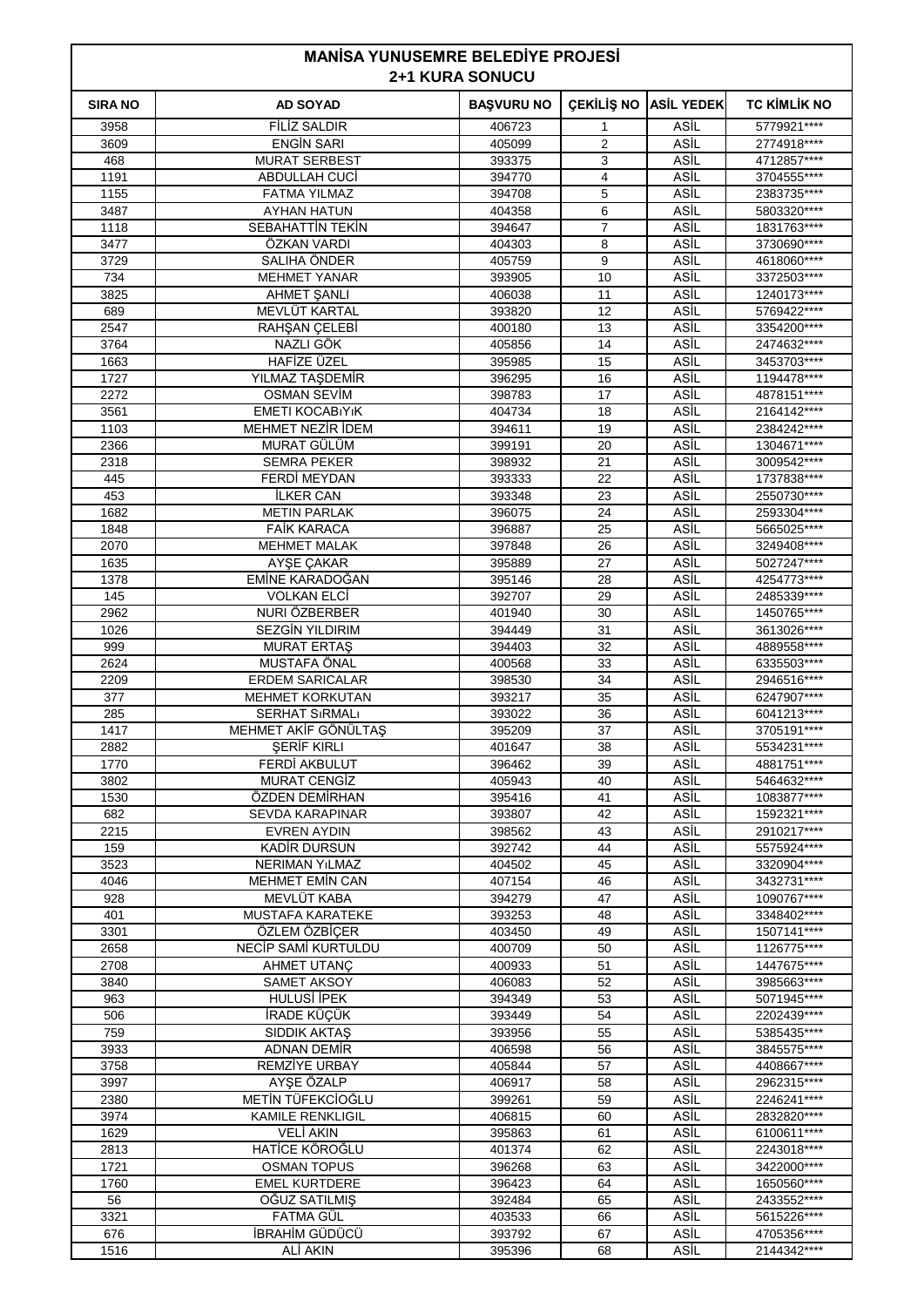## **MANİSA YUNUSEMRE BELEDİYE PROJESİ 2+1 KURA SONUCU**

|                | ZTI NUNA JUNUUU                           |                   |            |                   |                            |  |  |  |
|----------------|-------------------------------------------|-------------------|------------|-------------------|----------------------------|--|--|--|
| <b>SIRA NO</b> | <b>AD SOYAD</b>                           | <b>BAŞVURU NO</b> | ÇEKİLİŞ NO | <b>ASİL YEDEK</b> | <b>TC KIMLIK NO</b>        |  |  |  |
| 343            | <b>FATIH GORDES</b>                       | 393141            | 69         | ASİL              | 2259238****                |  |  |  |
| 949            | <b>MURAT KARA</b>                         | 394320            | 70         | ASİL              | 1304970****                |  |  |  |
| 3307           | <b>EMRULLAH EFE</b>                       | 403482            | 71         | ASİL              | 1407169****                |  |  |  |
| 3979           | YILDIZ GÜLÜM                              | 406847            | 72         | ASİL              | 1308871****                |  |  |  |
| 920            | <b>FERHAT KURUM</b>                       | 394266            | 73         | ASİL              | 2850462****                |  |  |  |
| 3517           | <b>ZELIHA DÖNER</b>                       | 404474            | 74         | ASİL              | 3027513****                |  |  |  |
| 3462           | MURTAZA BARMAKSIZ                         | 404235            | 75         | ASİL              | 3168509****                |  |  |  |
| 4116           | <b>EMRAH AZBOY</b>                        | 407588            | 76         | ASİL              | 1408675****                |  |  |  |
| 3178           | <b>ERCAN ZENCIR</b>                       | 402876            | 77         | ASİL              | 7310207****                |  |  |  |
| 201            | HAYRİ İNCİ                                | 392849            | 78         | ASİL              | 1003980****                |  |  |  |
| 2805           | CEVDET ERSIN ESKICIOĞLU                   | 401350            | 79         | ASİL              | 1724657****                |  |  |  |
| 969            | SERCAN IŞIK                               | 394359            | 80         | ASİL              | 3490697****                |  |  |  |
| 474            | <b>FADİME SEVER</b>                       | 393383            | 81         | ASİL              | 1073378****                |  |  |  |
| 1021           | <b>AHMET AKYILDIZ</b>                     | 394441            | 82         | ASİL              | 1186652****                |  |  |  |
| 215            | <b>İSMAİL ORUC</b>                        | 392882            | 83         | ASİL              | 2942916****                |  |  |  |
| 3494           | METIN YEGIN                               | 404382            | 84         | ASİL              | 5331166****                |  |  |  |
| 3818           | <b>FATMA HALAT</b>                        | 406011            | 85         | ASİL              | 6231407****                |  |  |  |
| 2754           | ÖZGÜL YILMAZ                              | 401170            | 86         | ASİL              | 2150043****                |  |  |  |
| 959            | <b>NECATI DARI</b>                        | 394345            | 87         | ASİL              | 4047479 ****               |  |  |  |
| 2210           | <b>MURAT KEPENEKLİ</b>                    | 398546            | 88         | ASİL              | 3130710****                |  |  |  |
| 1722           | GÖKHAN KAHRAMAN                           | 396270            | 89         | ASİL              | 4985548****                |  |  |  |
| 3434           | ELVAN DEMIRCI                             | 404109            | 90         | ASİL              | 3955382****                |  |  |  |
| 1307           | ABDUSSAMET ÇOŞKUN                         | 395005            | 91         | ASİL              | 2946516****                |  |  |  |
| 2763           | <b>HADİYE PAŞALAR</b>                     | 401217            | 92         | ASİL              | 2181520****                |  |  |  |
| 80             | ÖNDER ALTIN                               | 392554            | 93         | ASİL              | 2950416****                |  |  |  |
| 4009           | FATMAGÜL YİĞİT                            | 406971            | 94         | ASİL              | 1946012****                |  |  |  |
| 3405<br>12     | GÜLSER ORHAN<br><b>MUSTAFA MERAL</b>      | 403964            | 95<br>96   | ASİL<br>ASİL      | 2935398****<br>3048748**** |  |  |  |
| 2076           | SALİH ÇILLİK                              | 392380<br>397870  | 97         | ASİL              | 2515130****                |  |  |  |
| 1911           | <b>AYSE KURT</b>                          | 397258            | 98         | ASİL              | 4526863****                |  |  |  |
| 2874           | <b>MAKBULE YILBAŞI</b>                    | 401628            | 99         | ASIL              | 2099982****                |  |  |  |
| 213            | <b>HATICE ERGIN</b>                       | 392875            | 100        | ASİL              | 4289871 ****               |  |  |  |
| 1050           | EYÜP KENESARI                             | 394497            | 101        | ASİL              | 2608364****                |  |  |  |
| 2957           | <b>EMRAH KOŞAPINAR</b>                    | 401920            | 102        | ASİL              | 2161142****                |  |  |  |
| 3849           | <b>MAYIR CEBE</b>                         | 406121            | 103        | ASİL              | 1934582****                |  |  |  |
| 1051           | ELVAN COŞKUN                              | 394499            | 104        | ASİL              | 3312484****                |  |  |  |
| 2727           | KARA MURAT KAYA                           | 401051            | 105        | ASİL              | 1400649****                |  |  |  |
| 3176           | <b>ADUL YILDIRIM</b>                      | 402862            | 106        | ASİL              | 1809133****                |  |  |  |
| 3258           | <b>CEMAL ÜSTEL</b>                        | 403271            | 107        | ASİL              | 3487098****                |  |  |  |
| 372            | FERIDE KARABACAK                          | 393206            | 108        | ASİL              | 4580580****                |  |  |  |
| 2924           | <b>MEHMET SATILMIS</b>                    | 401784            | 109        | ASİL              | 3168807****                |  |  |  |
| 881            | RAMAZAN GÜNER                             | 394181            | 110        | ASİL              | 3388997****                |  |  |  |
| 371            | AYŞE ESEN                                 | 393201            | 111        | ASİL              | 2941117****                |  |  |  |
| 2503           | <b>ADEM KOTAN</b>                         | 399818            | 112        | ASİL              | 1259551****                |  |  |  |
| 2396           | <b>MEHMET ALI ESEN</b>                    | 399335            | 113        | ASİL              | 2524129****                |  |  |  |
| 1384           | <b>SEMA ŞİRİNKALP</b>                     | 395154            | 114        | ASİL              | 2453332****                |  |  |  |
| 2340           | <b>NURITTIN KAN</b>                       | 399061            | 115        | ASİL              | 3856986****                |  |  |  |
| 2713           | <b>SEVGİ UYGUN</b><br>HÜSEYIN KABAKLIOĞLU | 400972<br>392689  | 116<br>117 | ASİL              | 2149443****<br>2400235**** |  |  |  |
| 139            |                                           |                   |            | ASİL              |                            |  |  |  |
| 3234           | SERKAN ÖZEVİN<br>HÜSEYİN PEYNİR           | 403180<br>393518  | 118<br>119 | ASİL<br>ASİL      | 2887721****<br>1128299**** |  |  |  |
| 545<br>1900    | <b>MEHMET CIMIK</b>                       | 397194            | 120        | ASİL              | 4322571****                |  |  |  |
| 2214           | <b>GÜROL TURBİL</b>                       | 398557            | 121        | ASİL              | 3613693****                |  |  |  |
| 2384           | <b>VAHAP KUTLU</b>                        | 399290            | 122        | ASİL              | 1654337****                |  |  |  |
| 1188           | AHMET SAHİN                               | 394765            | 123        | ASİL              | 4068778****                |  |  |  |
| 1742           | SERHAT SEFA ANDER                         | 396359            | 124        | ASİL              | 3700664****                |  |  |  |
| 1963           | TURGAY GÖÇEDEN                            | 397467            | 125        | ASİL              | 1091687****                |  |  |  |
| 1208           | <b>MEHMET ARI</b>                         | 394810            | 126        | ASİL              | 6289904****                |  |  |  |
| 1680           | GÜZÜN GÜNGÖRMEZ                           | 396065            | 127        | ASİL              | 1625600****                |  |  |  |
| 945            | <b>KADIR BOZKURT</b>                      | 394315            | 128        | ASİL              | 3895684****                |  |  |  |
| 1330           | ALI SÖZER                                 | 395051            | 129        | ASİL              | 3631394****                |  |  |  |
| 2159           | <b>GÖKMEN ALTAN</b>                       | 398251            | 130        | ASİL              | 6001614****                |  |  |  |
| 858            | TÜLAY AKIN                                | 394142            | 131        | ASİL              | 6031313****                |  |  |  |
| 658            | <b>İBRAHİM UYGUN</b>                      | 393755            | 132        | ASİL              | 2799424****                |  |  |  |
| 1504           | KADER CEYLAN BİLGİC                       | 395365            | 133        | ASİL              | 1682358****                |  |  |  |
| 3157           | <b>SEVIM BAYSAN</b>                       | 402769            | 134        | ASİL              | 3887585****                |  |  |  |
| 147            | <b>HİKMET ARICI</b>                       | 392709            | 135        | ASİL              | 1824253****                |  |  |  |
| 3371           | ALPER AKGÜL                               | 403740            | 136        | ASİL              | 2908418****                |  |  |  |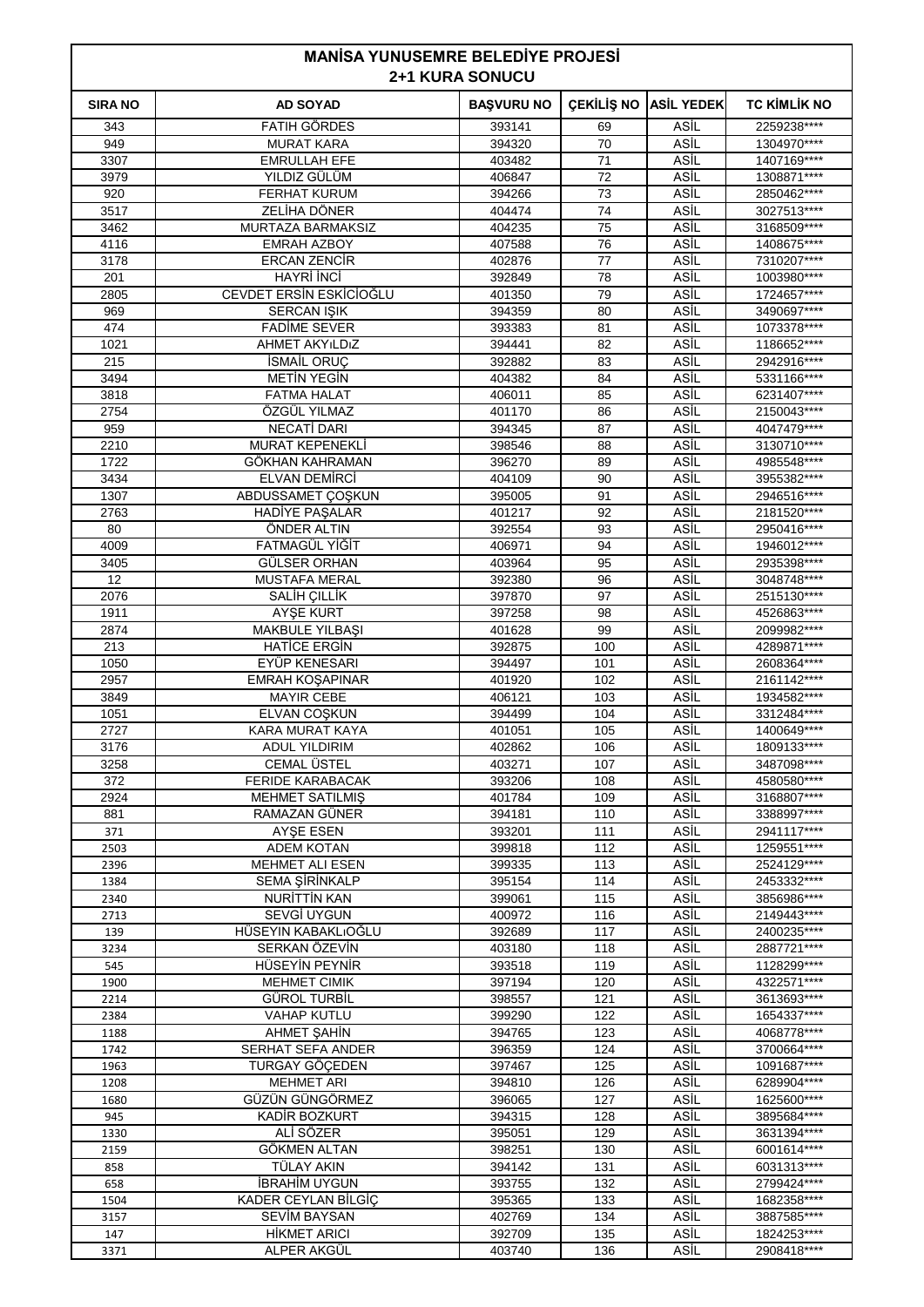| <b>MANISA YUNUSEMRE BELEDIYE PROJESI</b><br><b>2+1 KURA SONUCU</b> |                                       |                   |                   |                            |                            |
|--------------------------------------------------------------------|---------------------------------------|-------------------|-------------------|----------------------------|----------------------------|
| <b>SIRA NO</b>                                                     | <b>AD SOYAD</b>                       | <b>BAŞVURU NO</b> | <b>CEKİLİŞ NO</b> | <b>ASİL YEDEK</b>          | <b>TC KİMLİK NO</b>        |
| 681                                                                | ÖZKAN ORHAN                           | 393800            | 137               | ASİL                       | 2926998 ****               |
| 262                                                                | <b>MÜMİN AYDIN</b>                    | 392977            | 138               | ASİL                       | 2504030****                |
| 532                                                                | ASİM ÇAKIR                            | 393495            | 139               | ASİL                       | 2761904****                |
| 941                                                                | ALI DIRIK                             | 394302            | 140               | ASİL                       | 2045346****                |
| 1336                                                               | DAVUT ÇELİK                           | 395060            | 141               | ASİL                       | 4971748****                |
| 744<br>1351                                                        | GÜLSÜM ÇAT<br><b>HASAN YENİ</b>       | 393927<br>395087  | 142<br>143        | ASİL<br>ASİL               | 3357202****<br>1967920**** |
| 562                                                                | <b>SEVDA AKTAŞ</b>                    | 393547            | 144               | ASİL                       | 6292941****                |
| 716                                                                | HÜSEYİN SAYIN                         | 393880            | 145               | ASİL                       | 1566562****                |
| 3953                                                               | <b>FİKRET USTA</b>                    | 406703            | 146               | ASİL                       | 4532863****                |
| 1643                                                               | <b>EMRAH ATICI</b>                    | 395921            | 147               | ASİL                       | 2788721****                |
| 3464                                                               | ORHAN INE                             | 404238            | 148               | ASİL                       | 2180249****                |
| 1506                                                               | <b>MELİHA DİKİCİ</b>                  | 395371            | 149               | ASİL                       | 1192611****                |
| 986                                                                | <b>HALIT DAGLI</b>                    | 394386            | 150               | ASİL                       | 5038047****                |
| 640                                                                | NIHAT AKSOY                           | 393718            | 151               | ASİL                       | 1727938 ****               |
| 2223                                                               | İSMAHAN ÖNCER                         | 398600            | 152               | ASİL                       | 6436628****                |
| 2515                                                               | SELÇUK ALYÜZ<br>İLAMETTİN EKİNCİ      | 399897            | 153<br>154        | ASİL<br>ASİL               | 1208074****<br>2287646**** |
| 1676<br>1581                                                       | <b>SERIFE KARAMAN</b>                 | 396056<br>395622  | 155               | ASİL                       | 1954409 ****               |
| 1215                                                               | MUHİTTİN TÜRKAN                       | 394820            | 156               | ASİL                       | 2497431****                |
| 432                                                                | SAMİ TAĞRIKULU                        | 393305            | 157               | ASİL                       | 1524746****                |
| 1485                                                               | YAKUP YALI                            | 395325            | 158               | ASİL                       | 6154609****                |
| 247                                                                | ALİ BATU                              | 392949            | 159               | ASİL                       | 2373835****                |
| 805                                                                | BEYTULLAH AYGÖREN                     | 394041            | 160               | ASİL                       | 2292437****                |
| 989                                                                | HÜLYA EROĞLU                          | 394390            | 161               | ASİL                       | 3192806****                |
| 2465                                                               | YÜKSEL UĞUZ                           | 399663            | 162               | ASİL                       | 5599628****                |
| 1222                                                               | <b>TUNCAY KOÇA</b>                    | 394833            | 163               | ASİL                       | 5365935****                |
| 4100                                                               | <b>FERHAT SEYRET</b>                  | 407479            | 164               | ASİL                       | 4151553****                |
| 649<br>1784                                                        | PERVÍN SAĞLAM<br>SEYFULLAH KOCHAN     | 393737<br>396527  | 165<br>166        | ASİL<br>ASİL               | 4051684****<br>2290309**** |
| 3210                                                               | RAMAZAN CANTÜRÜ                       | 403056            | 167               | ASİL                       | 3866885****                |
| 274                                                                | <b>SONER ONAY</b>                     | 392999            | 168               | ASİL                       | 2780022****                |
| 2548                                                               | GÜLCAN İÇYER                          | 400183            | 169               | ASİL                       | 3373001****                |
| 2545                                                               | <b>AHMET KONYALI</b>                  | 400165            | 170               | ASİL                       | 4576062****                |
| 849                                                                | AYTEN ÖZCAN                           | 394129            | 171               | ASİL                       | 2419032****                |
| 490                                                                | HÜSEYİN ALİ AKGÜN                     | 393411            | 172               | ASİL                       | 1676358****                |
| 3341                                                               | MÜNEVVER BAS                          | 403629            | 173               | ASİL                       | 4398767****                |
| 297                                                                | ŞİNASİ TAŞTAN                         | 393047            | 174               | ASİL                       | 3408145****                |
| 1623                                                               | ÖZGÜR DERELİ                          | 395838            | 175               | ASİL                       | 3838386****                |
| 2360<br>3786                                                       | NİHAT DEMİR<br><b>NEJLA YILDIZ</b>    | 399160<br>405911  | 176<br>177        | ASİL<br><b>ASIL</b>        | 5302037****<br>5576528**** |
| 1765                                                               | <b>SUAT ÇAKIR</b>                     | 396439            | 178               | ASİL                       | 4801354****                |
| 1392                                                               | <b>FATMA BULUT</b>                    | 395165            | 179               | ASİL                       | 6102411****                |
| 3558                                                               | HAVVA KÜÇÜK                           | 404710            | 180               | ASİL                       | 2703524****                |
| 2054                                                               | <b>SABAN BALAT</b>                    | 397792            | 181               | <b>ASIL</b>                | 1157282****                |
| 1134                                                               | YASİN ÇAVDAR                          | 394672            | 182               | <b>ASIL</b>                | 1695857****                |
| 319                                                                | OKAN YAVAŞCAN                         | 393096            | 183               | ASİL                       | 4449166****                |
| 76                                                                 | <b>AADEM TOPLAR</b>                   | 392535            | 184               | ASİL                       | 3016114****                |
| 1812                                                               | NILGÜN TURBAŞ                         | 396709            | 185               | ASİL                       | 6001315****                |
| 2513<br>2420                                                       | HASAN ÖZDEMİR                         | 399886<br>399447  | 186<br>187        | <b>ASIL</b><br><b>ASIL</b> | 4075978****<br>3400401**** |
| 721                                                                | TANJU ÇALGIN<br>ÖZGÜR SEYMAN          | 393885            | 188               | ASİL                       | 5659925****                |
| 3915                                                               | CELALETTIN ALKIŞ                      | 406504            | 189               | ASİL                       | 1410567****                |
| 3616                                                               | FİLİZ ÖZER                            | 405160            | 190               | ASİL                       | 2725123****                |
| 3349                                                               | ÖZGÜR EPİK                            | 403655            | 191               | <b>ASIL</b>                | 2716424****                |
| 2933                                                               | MAHMUT GÜNER                          | 401823            | 192               | <b>ASIL</b>                | 5903817****                |
| 2157                                                               | DERYA ŞERBETÇIOĞLU                    | 398239            | 193               | ASİL                       | 4228072****                |
| 1232                                                               | <b>HATICE TENDIRIS</b>                | 394853            | 194               | ASİL                       | 4927349****                |
| 3091                                                               | YÜKSEL GÖC                            | 402515            | 195               | ASİL                       | 2489931****                |
| 431                                                                | HALİL İBRAHİM DOĞDU                   | 393304            | 196               | <b>ASIL</b>                | 3817387****                |
| 451                                                                | <b>TAYFUN KARANFİL</b><br>RECEP AKGÜN | 393346<br>398930  | 197<br>198        | <b>ASIL</b><br>ASİL        | 1640254****<br>5403134**** |
| 2316<br>1749                                                       | <b>MESUT YILMAZ</b>                   | 396379            | 199               | ASİL                       | 5291238****                |
| 138                                                                | <b>VOLKAN ER</b>                      | 392685            | 200               | ASİL                       | 5177521****                |
| 891                                                                | <b>RECEP SEVIM</b>                    | 394205            | 201               | <b>ASIL</b>                | 4072113****                |
| 3635                                                               | HÜSEYİN KILIC                         | 405250            | 202               | <b>ASIL</b>                | 3512803****                |
| 4135                                                               | CÜNEYT SAĞLAM                         | 407694            | 203               | ASİL                       | 2332437****                |
| 1379                                                               | <b>CEM TANDAĞ</b>                     | 395147            | 204               | ASİL                       | 3191275****                |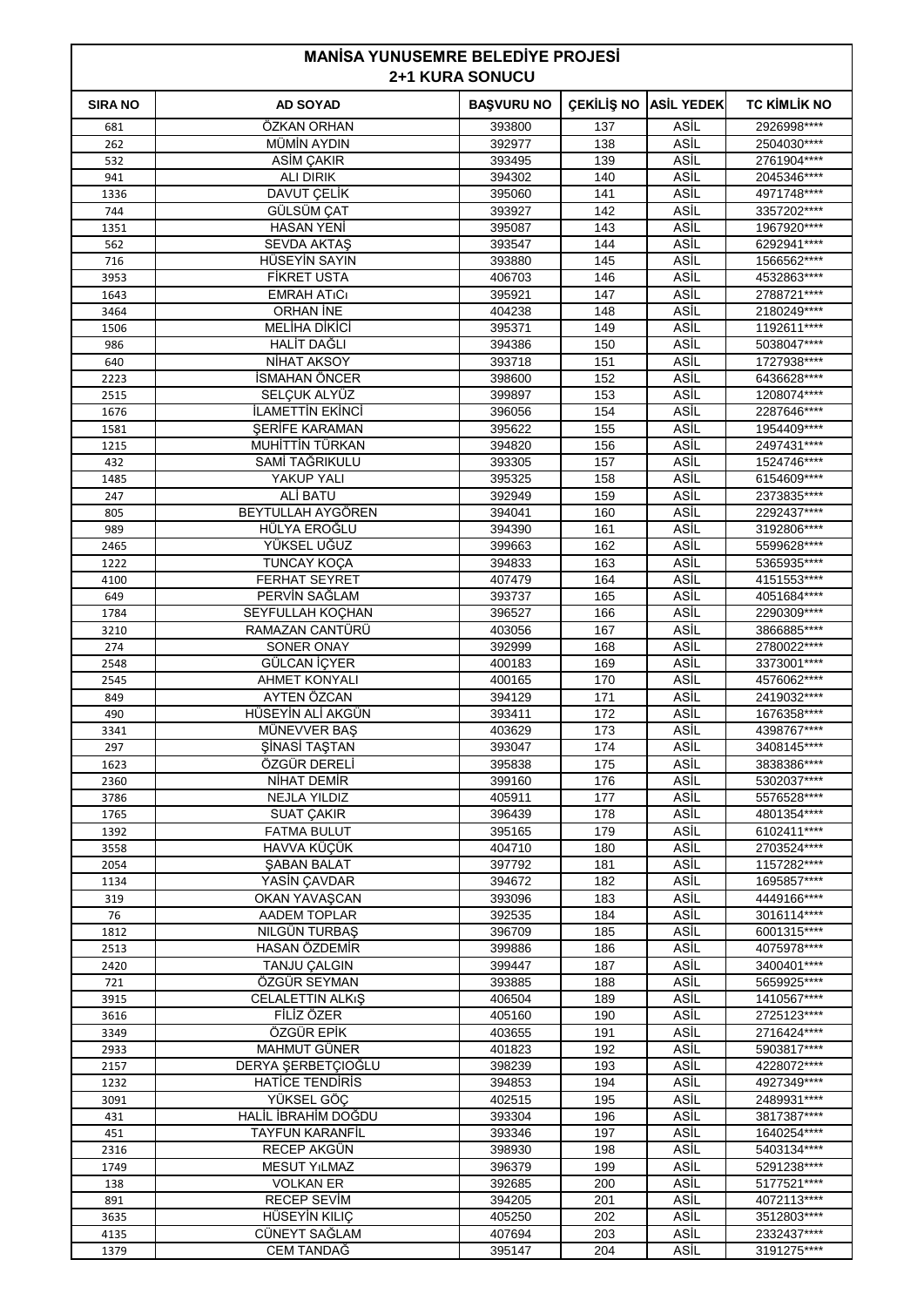| <b>MANISA YUNUSEMRE BELEDIYE PROJESI</b><br><b>2+1 KURA SONUCU</b> |                                              |                   |                   |                     |                            |  |
|--------------------------------------------------------------------|----------------------------------------------|-------------------|-------------------|---------------------|----------------------------|--|
| <b>SIRA NO</b>                                                     | <b>AD SOYAD</b>                              | <b>BAŞVURU NO</b> | <b>CEKİLİŞ NO</b> | <b>ASİL YEDEK</b>   | <b>TC KİMLİK NO</b>        |  |
| 924                                                                | OSMAN İŞIK                                   | 394271            | 205               | ASİL                | 2706560****                |  |
| 2496                                                               | MEHMET ÖZ                                    | 399804            | 206               | ASİL                | 4841852****                |  |
| 2993                                                               | TUĞBA ERSÖZ                                  | 402113            | 207               | ASİL                | 3755890****                |  |
| 3059                                                               | MÜFIT TOPCU                                  | 402366            | 208               | ASİL                | 5391734****                |  |
| 1869                                                               | <b>ZİYA YILDIRIM</b>                         | 396987            | 209               | ASİL                | 5368335****                |  |
| 2031                                                               | ALEV GÜNES                                   | 397732            | 210               | ASİL<br>ASİL        | 2929417****                |  |
| 3946<br>546                                                        | NECMETTIN BADIKANLI<br><b>BAYRAM TOPLUCA</b> | 406656<br>393520  | 211<br>212        | ASİL                | 1004390****<br>2240040**** |  |
| 1674                                                               | <b>IRFAN VURAL</b>                           | 396037            | 213               | ASİL                | 2064123****                |  |
| 277                                                                | <b>TALIP TEKOL</b>                           | 393004            | 214               | ASİL                | 2420333****                |  |
| 2391                                                               | MEHMET TEVFIK TÜRKÜM                         | 399313            | 215               | ASİL                | 2563358****                |  |
| 3114                                                               | NESLİHAN KILIÇ                               | 402610            | 216               | ASİL                | 6263801****                |  |
| 1286                                                               | <b>HALİL TOZAK</b>                           | 394952            | 217               | ASİL                | 2001247****                |  |
| 2317                                                               | HÜSEYİN SUPHİ KAPLAN                         | 398931            | 218               | ASİL                | 4678974****                |  |
| 3658                                                               | ABDULKADİR YAVUZ                             | 405383            | 219               | ASİL                | 6443507****                |  |
| 3753                                                               | HÜSEYİN TÜRK                                 | 405834            | 220               | ASİL                | 4152776****                |  |
| 1688                                                               | SÜLEYMAN BATTAL                              | 396098            | 221               | ASİL                | 3984181****                |  |
| 665                                                                | GÜLTEN GÜNEŞ                                 | 393766            | 222               | ASİL                | 1245873****                |  |
| 3421                                                               | <b>SERAP ARAT</b>                            | 404043            | 223               | ASİL                | 4490866****                |  |
| 2034                                                               | CEYLAN KÜÇÜK                                 | 397742            | 224               | ASİL                | 1894623****                |  |
| 3350                                                               | <b>FERDİ ATEŞBUDAK</b>                       | 403658            | 225               | ASİL<br>ASİL        | 5385435****                |  |
| 2066<br>1841                                                       | DAVUT YILKIN<br><b>HACER ÖZTÜRK</b>          | 397827<br>396859  | 226<br>227        | ASİL                | 1396371****<br>2749763**** |  |
| 3887                                                               | TAYFUN GÜÇTEKİN                              | 406375            | 228               | ASİL                | 2273938****                |  |
| 92                                                                 | RUHİ SAYAR                                   | 392581            | 229               | ASİL                | 3749590****                |  |
| 1529                                                               | ÖZDEMİR BULUT                                | 395415            | 230               | ASİL                | 5935352****                |  |
| 556                                                                | <b>AHMET ORAL</b>                            | 393539            | 231               | ASİL                | 1717949****                |  |
| 3135                                                               | <b>HAYRIYE GIRGIN</b>                        | 402688            | 232               | ASİL                | 1345769****                |  |
| 3415                                                               | <b>AYCAN TUTAY</b>                           | 404021            | 233               | ASİL                | 3718668****                |  |
| 1194                                                               | YıLDıRAY TÜRK                                | 394778            | 234               | ASİL                | 1560170****                |  |
| 223                                                                | <b>TOLGAY BAYBAS</b>                         | 392903            | 235               | ASİL                | 5507224****                |  |
| 2746                                                               | <b>NURTEN YEKTAR</b>                         | 401106            | 236               | ASİL                | 4048322****                |  |
| 3617                                                               | SİNAN BAŞÇEŞME                               | 405169            | 237               | ASİL                | 6291104****                |  |
| 1163                                                               | <b>MELIH ALGU</b>                            | 394717            | 238               | ASİL                | 5097444****                |  |
| 3981                                                               | ERGÜN KARAKAYA                               | 406851            | 239               | ASİL                | 1359430****                |  |
| 1361                                                               | <b>CEMİLE KOC</b>                            | 395115            | 240               | ASİL                | 4393069****                |  |
| 1836                                                               | ISHAK BOZALAN<br>SONGÜL BOZANOĞLU            | 396833<br>395601  | 241<br>242        | ASİL<br><b>ASİL</b> | 1378468****<br>2091153     |  |
| 1577<br>2411                                                       | <b>SELCUK TAYDAŞ</b>                         | 399411            | 243               | ASİL                | 4359151****                |  |
| 1410                                                               | ALİ SALUR                                    | 395198            | 244               | ASİL                | 2814220****                |  |
| 1706                                                               | ONUR TOLGA DEMİR                             | 396174            | 245               | ASİL                | 3326303****                |  |
| 3832                                                               | ERKAN CAKIROĞLU                              | 406059            | 246               | ASİL                | 6327403****                |  |
| 3506                                                               | ZELİHA ERDEMİR                               | 404428            | 247               | ASİL                | 2110144****                |  |
| 1110                                                               | <b>ERKAN YILDIRIM</b>                        | 394622            | 248               | ASİL                | 5367735****                |  |
| 2544                                                               | <b>MEHMET AYDIN</b>                          | 400145            | 249               | ASİL                | 4076241****                |  |
| 3486                                                               | YAŞAR ÖVEZ                                   | 404357            | 250               | ASİL                | 2239440****                |  |
| 1729                                                               | ALI KARAKAYA                                 | 396298            | 251               | ASİL                | 3090212****                |  |
| 2898                                                               | HÜSEYİN ÖZCAN                                | 401696            | 252               | ASİL                | 6276104****                |  |
| 646                                                                | <b>HAVA YÜKSEL</b>                           | 393731            | 253               | ASİL                | 2901507****                |  |
| 2739<br>24                                                         | RIDVAN ÖZÇİFTÇİ<br><b>ALI AK</b>             | 401085<br>392400  | 254<br>255        | ASİL<br>ASİL        | 4836453****<br>4775554**** |  |
|                                                                    | <b>HEVAL ALPARSLAN</b>                       | 394874            | 256               | <b>ASIL</b>         | 4791181****                |  |
| 1247<br>2905                                                       | ASKIN GÜNEN                                  | 401733            | 257               | ASİL                | 3670092****                |  |
| 1694                                                               | ÖNDER DALBUDAK                               | 396120            | 258               | ASİL                | 3851585****                |  |
| 1661                                                               | <b>MURAT ÇAM</b>                             | 395980            | 259               | <b>ASIL</b>         | 1241673****                |  |
| 3578                                                               | <b>VEDAT ZEYDAN</b>                          | 404839            | 260               | ASİL                | 1873060****                |  |
| 1915                                                               | <b>GUVEN GEVHER</b>                          | 397269            | 261               | ASİL                | 2007455****                |  |
| 1704                                                               | <b>SERHAT ERKEN</b>                          | 396168            | 262               | ASİL                | 4855348****                |  |
| 1536                                                               | AZİZ SÜRER                                   | 395426            | 263               | ASİL                | 1778055****                |  |
| 2991                                                               | <b>MEHMET SEKMEN</b>                         | 402087            | 264               | ASİL                | 5108240****                |  |
| 1532                                                               | ZEYNEP BEŞTAŞ                                | 395418            | 265               | ASİL                | 1700358****                |  |
| 1285                                                               | ALI SÜREN                                    | 394949            | 266               | <b>ASIL</b>         | 4643260****                |  |
| 1903                                                               | SEVGİ GÖKTÜRK                                | 397215            | 267               | ASİL                | 4141068****                |  |
| 2167                                                               | HASAN KAVASOĞLU                              | 398303            | 268               | <b>ASIL</b>         | 1870048****                |  |
| 2480                                                               | <b>İBRAHİM AYCIL</b>                         | 399729            | 269               | <b>ASIL</b>         | 2527729****                |  |
| 2092<br>617                                                        | YUNUS AKAR<br>VİLDAN GÜRKOL                  | 397946<br>393663  | 270<br>271        | ASİL<br>ASİL        | 3638893****<br>5535730**** |  |
| 1459                                                               | <b>HAKAN DİKTEPE</b>                         | 395284            | 272               | ASİL                | 5045846****                |  |
|                                                                    |                                              |                   |                   |                     |                            |  |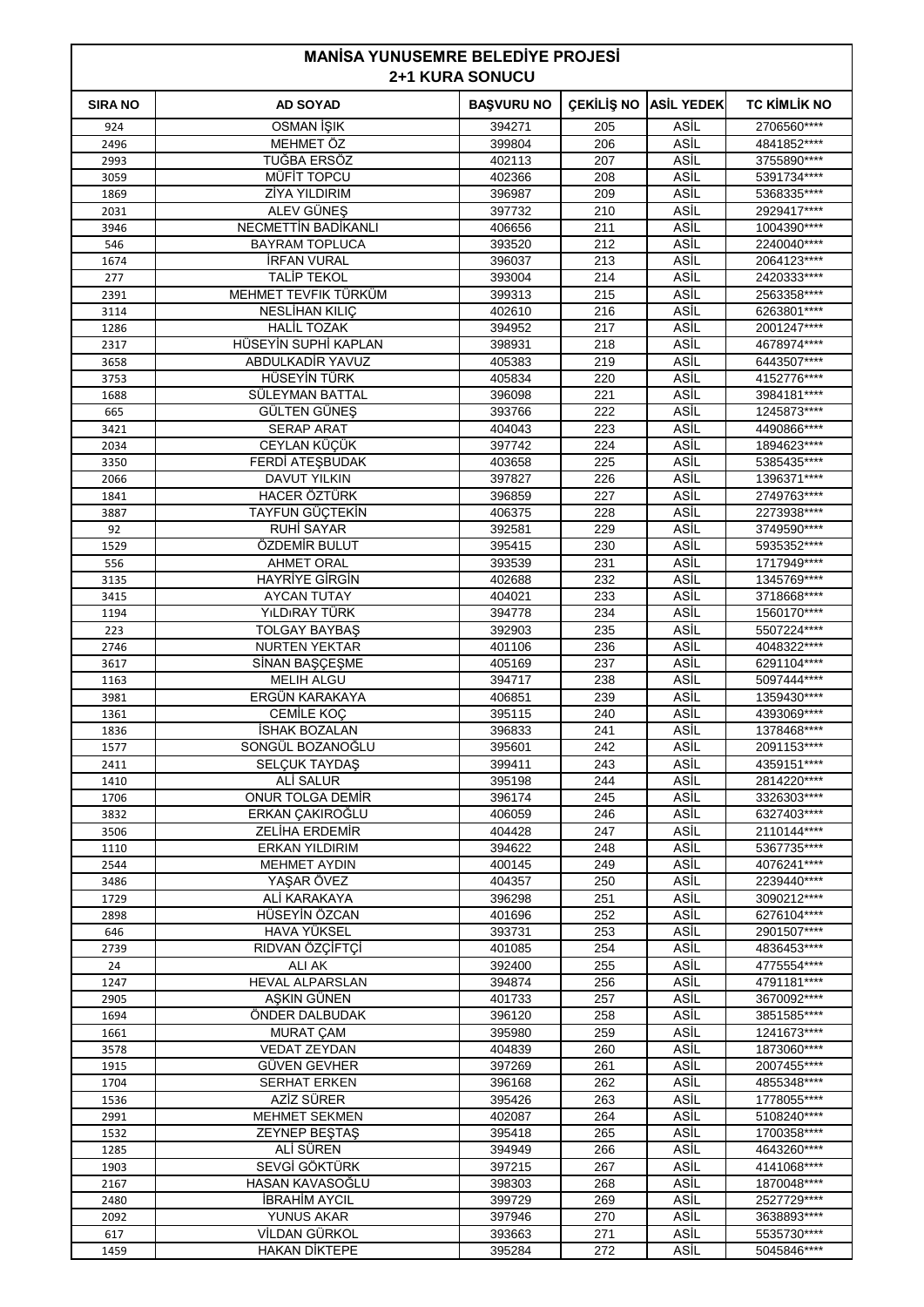| <b>MANISA YUNUSEMRE BELEDIYE PROJESI</b><br><b>2+1 KURA SONUCU</b> |                                              |                   |                   |                            |                            |
|--------------------------------------------------------------------|----------------------------------------------|-------------------|-------------------|----------------------------|----------------------------|
| <b>SIRA NO</b>                                                     | <b>AD SOYAD</b>                              | <b>BAŞVURU NO</b> | <b>CEKİLİS NO</b> | <b>ASIL YEDEK</b>          | <b>TC KİMLİK NO</b>        |
| 974                                                                | <b>ALİ YAKUT</b>                             | 394366            | 273               | ASİL                       | 5746923****                |
| 1569                                                               | GÖKAN KAYALı                                 | 395554            | 274               | ASİL                       | 4864953****                |
| 3282                                                               | <b>EMEL UZDU</b>                             | 403358            | 275               | ASİL                       | 6026513****                |
| 1605                                                               | <b>OSMAN KARABIYIK</b>                       | 395746            | 276               | ASİL                       | 3929882****                |
| 785<br>2080                                                        | <b>HAKAN HAVALI</b><br><b>MUSTAFA KESKIN</b> | 394007<br>397894  | 277<br>278        | <b>ASİL</b><br>ASİL        | 4932751****<br>3909784**** |
| 1807                                                               | <b>BİLAL KURT</b>                            | 396679            | 279               | ASİL                       | 2329733****                |
| 4010                                                               | <b>METIN YOLDAS</b>                          | 406974            | 280               | <b>ASİL</b>                | 4039611****                |
| 1761                                                               | SEHEL GÜRCAN                                 | 396425            | 281               | <b>ASİL</b>                | 4172575****                |
| 3596                                                               | <b>NURAY PAK</b>                             | 404999            | 282               | <b>ASIL</b>                | 1571826****                |
| 2399                                                               | RAMADAN DÖNMEZ                               | 399347            | 283               | <b>ASİL</b>                | 4657936****                |
| 3788                                                               | <b>FERIT CETIN</b>                           | 405915            | 284               | ASİL                       | 5481131****                |
| 2530                                                               | <b>DURMUS BESTEPE</b>                        | 400003            | 285               | <b>ASİL</b><br><b>ASİL</b> | 1448593****                |
| 1561<br>697                                                        | <b>HAYRETTIN EVCIMEN</b><br>HİKMET KABADAYI  | 395512<br>393844  | 286<br>287        | <b>ASİL</b>                | 1290538****<br>6012723**** |
| 2354                                                               | EROL SÖĞÜTLÜ                                 | 399144            | 288               | <b>ASİL</b>                | 1619361****                |
| 625                                                                | YAVUZ BOZLUSUN                               | 393698            | 289               | ASİL                       | 4776437****                |
| 2207                                                               | ALİ DEMİRHAN                                 | 398523            | 290               | ASİL                       | 7012320****                |
| 131                                                                | <b>SAKINE KOCABEKIRLER</b>                   | 392673            | 291               | <b>ASİL</b>                | 6295304****                |
| 1093                                                               | <b>TEKİN İŞÇİMEN</b>                         | 394593            | 292               | <b>ASİL</b>                | 4551705****                |
| 329                                                                | RAGIP ŞİMŞEK                                 | 393121            | 293               | <b>ASIL</b>                | 3645794****                |
| 1032                                                               | <b>FATIH KONCA</b>                           | 394459            | 294               | ASİL                       | 5655722****                |
| 198                                                                | HÜSEYIN GÖKYILDIZ                            | 392844            | 295               | ASİL<br>ASİL               | 1993448****                |
| 633<br>3711                                                        | <b>MURAT CAN SEVDI</b><br>ALPASLAN ERDEMLİ   | 393707<br>405672  | 296<br>297        | <b>ASİL</b>                | 1078480****<br>1228349**** |
| 2314                                                               | SALIM DAĞDELEN                               | 398928            | 298               | <b>ASIL</b>                | 1450940****                |
| 1482                                                               | SABRIYE EMRE                                 | 395320            | 299               | ASİL                       | 2856818****                |
| 4128                                                               | <b>CETIN EFE</b>                             | 407646            | 300               | ASİL                       | 4373568****                |
| 2010                                                               | ALI DEMIR                                    | 397651            | 301               | ASİL                       | 6112310****                |
| 2780                                                               | ELMAS ÖZGÜR                                  | 401280            | 302               | <b>ASIL</b>                | 4272772****                |
| 124                                                                | CÜNEYT TOPRAKÇIOĞLU                          | 392662            | 303               | <b>ASİL</b>                | 1461865****                |
| 932                                                                | YUNUS TATLIKALP                              | 394286            | 304               | ASİL                       | 6340304****                |
| 2635                                                               | HANIFE AYDOĞMUŞ                              | 400596            | 305               | <b>ASİL</b><br>ASİL        | 3255713****                |
| 1943<br>324                                                        | <b>KEZBAN EVELEK</b><br><b>OSMAN TEZGEL</b>  | 397389<br>393106  | 306<br>307        | ASİL                       | 1052672****<br>1191607**** |
| 1397                                                               | <b>DERYA TESKİ</b>                           | 395173            | 308               | <b>ASİL</b>                | 2267818****                |
| 2885                                                               | ÖZKAN SARI                                   | 401653            | 309               | ASİL                       | 5278939 ****               |
| 1475                                                               | IBRAHIM BILGIN                               | 395306            | 310               | ASIL                       | 2781221****                |
| 3060                                                               | <b>ABDULLAH ÇANAKCI</b>                      | 402367            | 311               | ASİL                       | 1198474****                |
| 380                                                                | ALİ OSMAN CANGÜL                             | 393220            | 312               | ASİL                       | 5857018****                |
| 1604                                                               | <b>İBRAHİM ACAR</b>                          | 395745            | 313               | <b>ASİL</b>                | 2211241****                |
| 273                                                                | ZEYNEP YEŞİLÇAYIR                            | 392998            | 314               | ASİL                       | 1968249****                |
| 668<br>1732                                                        | <b>MURAT ÇELİK</b><br><b>ERHAN ATICI</b>     | 393771<br>396310  | 315<br>316        | <b>ASIL</b><br>ASİL        | 1758865****<br>2789021**** |
| 691                                                                | <b>SEMRA KARAHAN</b>                         | 393825            | 317               | ASİL                       | 5666825****                |
| 298                                                                | ALİ SAÇAR                                    | 393049            | 318               | <b>ASİL</b>                | 3647603****                |
| 3112                                                               | <b>FATIH DEMIR</b>                           | 402608            | 319               | <b>ASİL</b>                | 3475998****                |
| 1321                                                               | ÜMMÜGÜLSÜM ŞAHİN                             | 395035            | 320               | <b>ASİL</b>                | 4330970****                |
| 2909                                                               | DENİZ ŞENTÜRK                                | 401748            | 321               | ASİL                       | 3117810****                |
| 710                                                                | <b>CELAL DURSUN</b>                          | 393864            | 322               | <b>ASIL</b>                | 1059879****                |
| 1152<br>1909                                                       | <b>IDRIS COŞGUN</b><br>SEVGİ SAKLAR ÖNEN     | 394705<br>397239  | 323<br>324        | <b>ASİL</b><br>ASİL        | 6534127****<br>2757823**** |
| 733                                                                | ABDURRAHMAN BULDUŞ                           | 393904            | 325               | ASİL                       | 3050048****                |
| 1434                                                               | AYŞE AYGÜL                                   | 395238            | 326               | ASİL                       | 2436833****                |
| 2825                                                               | RAHMİ ERCAN                                  | 401452            | 327               | <b>ASIL</b>                | 2070544****                |
| 1377                                                               | <b>AHMET ARI</b>                             | 395145            | 328               | <b>ASİL</b>                | 5742718****                |
| 1904                                                               | <b>NURULLAH BELLİ</b>                        | 397220            | 329               | <b>ASİL</b>                | 5864548****                |
| 862                                                                | <b>AYSE KAPLAN</b>                           | 394150            | 330               | ASİL                       | 4140105****                |
| 2300                                                               | <b>FATMA KURT</b>                            | 398887            | 331               | ASİL                       | 3271405****                |
| 58<br>1279                                                         | MÜSLÜM KAYALAR                               | 392487            | 332<br>333        | ASİL<br><b>ASİL</b>        | 6379902****                |
| 2077                                                               | GÜNER ŞAHIN<br>AYNUR GÜLMEZ                  | 394937<br>397878  | 334               | <b>ASİL</b>                | 1347570****<br>2837020**** |
| 2784                                                               | NEVZAT ÇOŞKUNOĞLU                            | 401286            | 335               | <b>ASIL</b>                | 4882951 ****               |
| 1367                                                               | HALİME GÖRGÜLÜ                               | 395127            | 336               | ASİL                       | 1263271****                |
| 2994                                                               | CÜNEYT YURTSEVEN                             | 402117            | 337               | ASİL                       | 2932116****                |
| 2960                                                               | HÜSEYİN KAYIR                                | 401937            | 338               | <b>ASİL</b>                | 2704424 ****               |
| 954                                                                | <b>FİLİZ PAMUK</b>                           | 394334            | 339               | ASİL                       | 3676392****                |
| 2179                                                               | NECMİYE ÖZMEN                                | 398371            | 340               | ASİL                       | 4752456****                |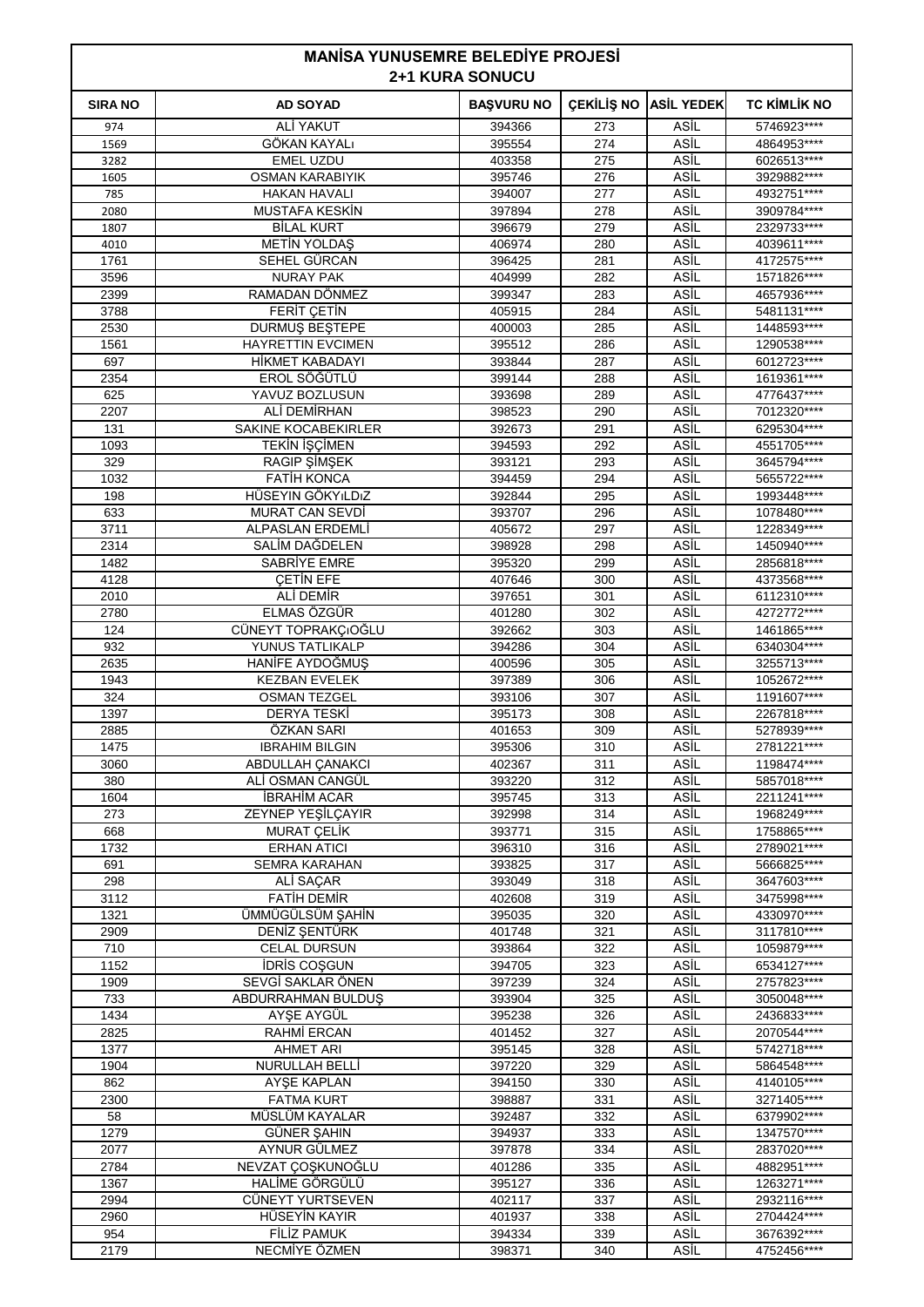| <b>MANISA YUNUSEMRE BELEDIYE PROJESI</b><br><b>2+1 KURA SONUCU</b> |                                              |                   |                   |                     |                            |
|--------------------------------------------------------------------|----------------------------------------------|-------------------|-------------------|---------------------|----------------------------|
| <b>SIRA NO</b>                                                     | <b>AD SOYAD</b>                              | <b>BAŞVURU NO</b> | <b>CEKİLİŞ NO</b> | <b>ASİL YEDEK</b>   | <b>TC KİMLİK NO</b>        |
| 4041                                                               | ZEKİYE GÜNGÖR                                | 407136            | 341               | ASİL                | 3028752****                |
| 2983                                                               | <b>HATICE SAYILIR</b>                        | 402058            | 342               | ASİL                | 4037280****                |
| 3525                                                               | GÜNDÜZ ÖZEL                                  | 404513            | 343               | ASİL                | 6100311 ****               |
| 448                                                                | <b>MUALLA BİLBAN</b>                         | 393337            | 344               | ASİL                | 3726723****                |
| 2365                                                               | <b>HALIL PEKER</b>                           | 399189            | 345               | ASİL                | 5586729 ****               |
| 1560<br>1112                                                       | BARIŞ DOĞRU<br>RAMİZ GÜÇTEKİN                | 395510<br>394625  | 346<br>347        | ASİL<br>ASİL        | 3556096****<br>2275438**** |
| 816                                                                | AHMED FARUK TUNCAY                           | 394067            | 348               | ASİL                | 4921646****                |
| 3665                                                               | TUBA ÜSTÜN                                   | 405446            | 349               | ASİL                | 2068146****                |
| 1105                                                               | <b>EMRAH KINIK</b>                           | 394613            | 350               | ASİL                | 6159106****                |
| 3185                                                               | <b>GONCAGÜL TEMUR</b>                        | 402919            | 351               | ASİL                | 1934032****                |
| 3799                                                               | <b>AHMET ALTAC</b>                           | 405940            | 352               | ASİL                | 1792154****                |
| 2794                                                               | NURULLAH VURAL                               | 401328            | 353               | ASİL                | 2459628****                |
| 629                                                                | <b>NUMAN ERKUL</b>                           | 393702            | 354               | ASİL                | 1635555****                |
| 2227                                                               | <b>SERACETTIN NASER</b>                      | 398613            | 355               | ASİL                | 1208583****                |
| 1586                                                               | <b>İSA DELEN</b>                             | 395636            | 356               | ASİL                | 4572162****                |
| 369<br>782                                                         | AHMET DOĞRU<br>ÜMİT ARSLAN                   | 393198<br>394004  | 357<br>358        | ASİL<br>ASİL        | 2082244****<br>1486165**** |
| 3107                                                               | NIHAT ELBER                                  | 402588            | 359               | ASİL                | 1300912****                |
| 2956                                                               | YASİN EHBABİ                                 | 401909            | 360               | ASİL                | 5879814****                |
| 315                                                                | <b>MUAMMER KURTULDU</b>                      | 393088            | 361               | ASİL                | 5928116****                |
| 3771                                                               | SALİM GÜNAY                                  | 405871            | 362               | ASİL                | 4520592****                |
| 3239                                                               | FERDİ GÜL                                    | 403196            | 363               | ASİL                | 3990481****                |
| 4107                                                               | EMİN ÇABAK                                   | 407525            | 364               | ASİL                | 5065345****                |
| 3828                                                               | ERGÜN KİLTAŞ                                 | 406048            | 365               | ASİL                | 3827857****                |
| 2236                                                               | <b>HATICE AZBAY</b>                          | 398646            | 366               | ASİL                | 1463541****                |
| 3499                                                               | GÜLBAHAR CİNBAŞ                              | 404400            | 367               | ASİL                | 1807454****                |
| 838                                                                | ERDAL ALAKUŞ                                 | 394104            | 368               | ASİL                | 2117944****                |
| 517<br>1683                                                        | YAVUZ SELİM KAYA<br>HALİDE OĞUZ              | 393474<br>396079  | 369<br>370        | ASİL<br>ASİL        | 2892554****<br>3889327**** |
| 2951                                                               | <b>NURŞEN ÇAMBEL</b>                         | 401895            | 371               | ASİL                | 4469565****                |
| 952                                                                | SABRİ BAKİ                                   | 394326            | 372               | ASİL                | 6044513****                |
| 1206                                                               | HÜSNIYE ÜNLÜ                                 | 394807            | 373               | ASİL                | 2154242****                |
| 2850                                                               | İLHAMİ SAZ                                   | 401539            | 374               | ASİL                | 3039720****                |
| 1642                                                               | <b>SUNAY TEZCAN</b>                          | 395917            | 375               | ASİL                | 2075085****                |
| 1558                                                               | SÜKRÜ KIRAN                                  | 395502            | 376               | ASİL                | 2193841****                |
| 2120                                                               | ALİ İÇEN                                     | 398102            | 377               | ASİL                | 5031447****                |
| 3826                                                               | AYNUR ÖZKIŞI                                 | 406043            | 378               | <b>ASİL</b>         | 4930621 ****               |
| 3024                                                               | <b>GÖKMEN KOC</b>                            | 402221            | 379               | ASİL                | 2227082****                |
| 1633<br>2061                                                       | <b>TURHAN MERCAN</b><br><b>AHMET ŞIRIN</b>   | 395881<br>397808  | 380<br>381        | <b>ASIL</b><br>ASİL | 2586460****<br>1570369**** |
| 2205                                                               | ORHAN ÇETİNTAŞ                               | 398514            | 382               | ASİL                | 5904417****                |
| 3772                                                               | <b>ERALP TURGUT FİDAN</b>                    | 405872            | 383               | ASİL                | 1640254****                |
| 1213                                                               | ALİ SOUKSU                                   | 394817            | 384               | ASİL                | 1959249****                |
| 3669                                                               | <b>KEVSER USLU</b>                           | 405462            | 385               | <b>ASIL</b>         | 1023280****                |
| 4138                                                               | <b>LEVENT KANGAL</b>                         | 407713            | 386               | <b>ASIL</b>         | 5061745****                |
| 601                                                                | TUĞRUL KARADOĞAN                             | 393618            | 387               | ASİL                | 2961738****                |
| 1811                                                               | <b>EMRAL YILDIRIM</b>                        | 396692            | 388               | ASİL                | 1796654****                |
| 4142                                                               | <b>BARIŞ KILIÇASLAN</b>                      | 407739            | 389               | ASİL                | 2503039****                |
| 3206                                                               | MURAT AKÇİN                                  | 403040            | 390               | <b>ASIL</b>         | 4809454 ****               |
| 250<br>1628                                                        | <b>KAMİL ATAŞER</b><br><b>BAHRI BÖLÜKBAŞ</b> | 392953<br>395856  | 391<br>392        | ASİL<br><b>ASIL</b> | 5713924****<br>2905417**** |
| 349                                                                | AHMET KARACEYLAN                             | 393160            | 393               | ASİL                | 5608026****                |
| 1503                                                               | <b>MUSTAFA AKTAS</b>                         | 395364            | 394               | ASİL                | 2046572****                |
| 1851                                                               | ZÜLEYHA KAYNAK                               | 396903            | 395               | <b>ASIL</b>         | 6609712****                |
| 888                                                                | SELAHATTİN CIĞIS                             | 394200            | 396               | <b>ASIL</b>         | 5634427****                |
| 3496                                                               | <b>ZEHRA GÜL</b>                             | 404389            | 397               | <b>ASIL</b>         | 3202108****                |
| 2616                                                               | GÖKMEN ÖLEKLİ                                | 400522            | 398               | ASİL                | 3599802****                |
| 1783                                                               | YELİZ AVCI                                   | 396519            | 399               | ASİL                | 5614926****                |
| 1828                                                               | <b>HASAN DENİZ</b>                           | 396800            | 400               | <b>ASIL</b>         | 1402467****                |
| 3531                                                               | HASİM KARADAĞ                                | 404557            | 401               | ASİL                | 5274139****                |
| 1585<br>2414                                                       | ZAFER GÖRENER<br>SÜZAN COBAN                 | 395635<br>399424  | 402<br>403        | <b>ASIL</b><br>ASİL | 5936515****<br>6325003**** |
| 661                                                                | OSMAN GÖÇMEN                                 | 393759            | 404               | ASİL                | 6114709****                |
| 1433                                                               | RIZA ÇETIN                                   | 395237            | 405               | <b>ASIL</b>         | 1922951****                |
| 2980                                                               | YALCİN KARAKAYA                              | 402044            | 406               | <b>ASIL</b>         | 2095986****                |
| 3593                                                               | MEMETNURİ DEMİRPOLAT                         | 404970            | 407               | ASİL                | 2860300****                |
| 889                                                                | EMINE TOROĞLU                                | 394201            | 408               | ASİL                | 3628693****                |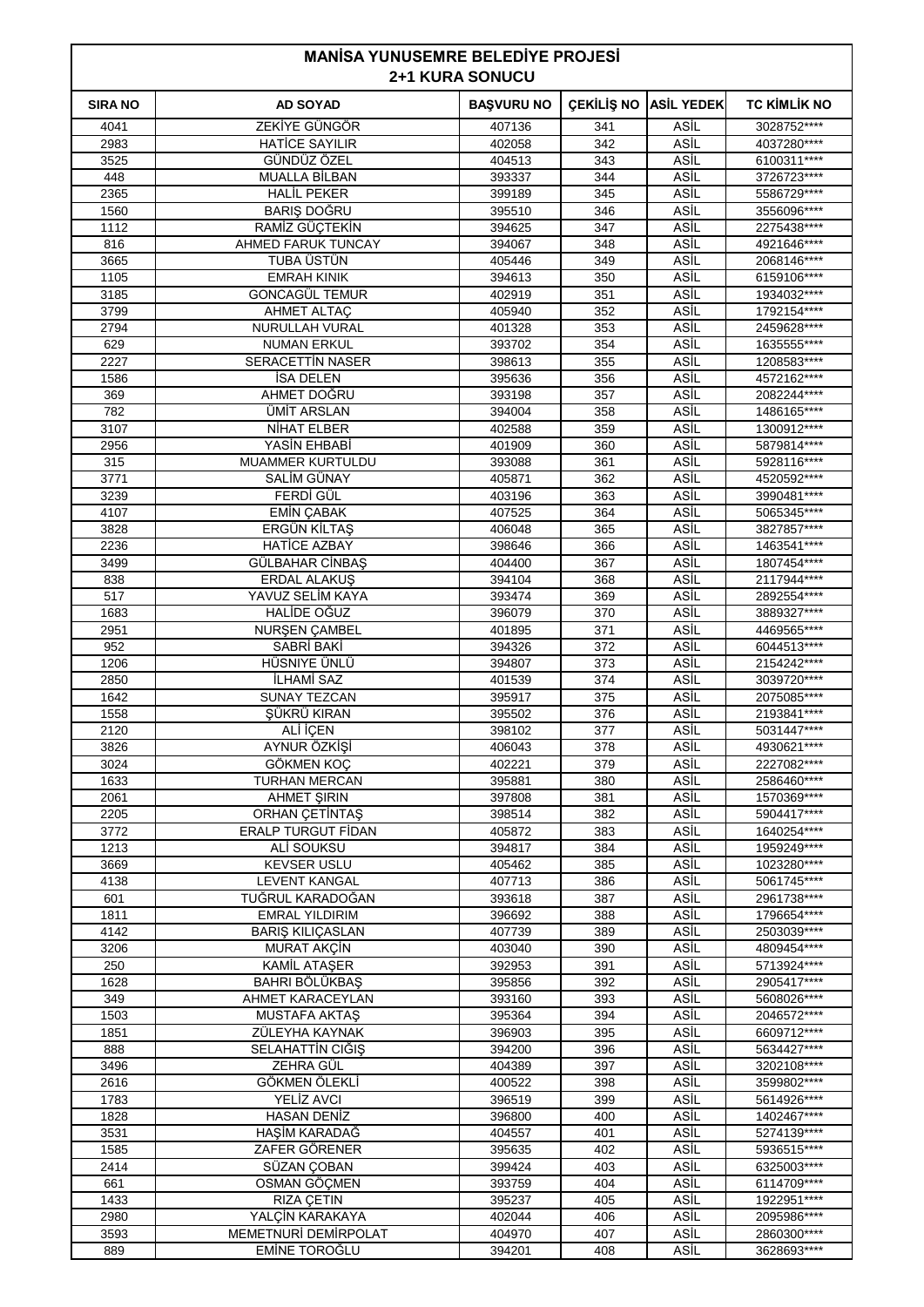| <b>MANISA YUNUSEMRE BELEDIYE PROJESI</b><br><b>2+1 KURA SONUCU</b> |                                        |                   |            |                            |                             |
|--------------------------------------------------------------------|----------------------------------------|-------------------|------------|----------------------------|-----------------------------|
| <b>SIRA NO</b>                                                     | <b>AD SOYAD</b>                        | <b>BAŞVURU NO</b> | ÇEKİLİŞ NO | <b>ASİL YEDEK</b>          | <b>TC KİMLİK NO</b>         |
| 396                                                                | <b>AVNİ YILDIRIM</b>                   | 393246            | 409        | ASİL                       | 4511564****                 |
| 4070                                                               | <b>AZİZE KART</b>                      | 407291            | 410        | ASİL                       | 3533296****                 |
| 194<br>2601                                                        | <b>MELIH ARSLAN</b><br><b>OZAN TAY</b> | 392837<br>400452  | 411<br>412 | ASIL<br>ASİL               | 4997247****<br>3662892****  |
| 3476                                                               | <b>HASAN YAVUZER</b>                   | 404292            | 413        | ASİL                       | 1400366****                 |
| 0656                                                               | <b>MAZHAR KOP</b>                      | 393752            | 414        | <b>ASİL</b>                | 4606661****                 |
| 2109                                                               | RAMAZAN ÖGEL                           | 398026            | 415        | ASİL                       | 1703838 ****                |
| 2036                                                               | <b>KENAN AYDIN</b>                     | 397746            | 416        | ASİL                       | 3636435****                 |
| 3621                                                               | LATİFE ÜSTÜNDAĞ                        | 405185            | 417        | ASİL                       | 6301904****                 |
| 2730                                                               | GÖKAY KURULAR                          | 401059            | 418        | ASİL                       | 5547730****                 |
| 2081<br>2527                                                       | SEBAHATTİN ÖZEL<br>SULBİYE ŞAFAK       | 397897<br>399970  | 419<br>420 | <b>ASİL</b><br>ASİL        | 4583862****<br>3713590****  |
| 1545                                                               | <b>SELMAN TIMOÇIN</b>                  | 395446            | 421        | ASİL                       | 2141344****                 |
| 2959                                                               | HAKAN HAKVERDİ                         | 401931            | 422        | ASİL                       | 2139572****                 |
| 1906                                                               | ALİ TANJU KOPAN                        | 397230            | 423        | ASİL                       | 4792354 ****                |
| 1750                                                               | ÖZLEM KAYGISIZ                         | 396383            | 424        | <b>ASİL</b>                | 3033813 ****                |
| 2138                                                               | ERDOĞAN SENGÖR                         | 398154            | 425        | ASİL                       | 5898718****                 |
| 2712                                                               | <b>ERKUT AYDIN</b>                     | 400967            | 426        | ASİL                       | 4900333****                 |
| 3715<br>3577                                                       | İLYAS UĞUR FİDAN<br>SÜLEYMAN SARIKAYA  | 405699<br>404838  | 427<br>428 | ASİL<br>ASİL               | 3790087****<br>1029581****  |
| 2585                                                               | ÖMER DEMIR                             | 400348            | 429        | <b>ASİL</b>                | 2673166****                 |
| 1010                                                               | <b>ERCAN USLU</b>                      | 394425            | 430        | ASİL                       | 2009047****                 |
| 0108                                                               | DİLEK GÜNDOĞDU                         | 392627            | 431        | ASİL                       | 6411726****                 |
| 0381                                                               | <b>RAMAZAN HATUN</b>                   | 393222            | 432        | ASİL                       | 5806320****                 |
| 3662                                                               | <b>HATICE ELGEN</b>                    | 405416            | 433        | ASİL                       | 5302637****                 |
| 0173                                                               | <b>NAZİYE BALCI</b>                    | 392795            | 434        | ASİL                       | 3392001****                 |
| 1567                                                               | GÖKHAN ACIKGÖZ                         | 395544            | 435        | ASİL                       | 7324903****                 |
| 0875<br>2367                                                       | HAKKI SÜZMEN<br><b>MUZAFFER KILIC</b>  | 394168<br>399193  | 436<br>437 | ASİL<br>ASİL               | 5413334 ****<br>1936450**** |
| 1983                                                               | <b>HAKKI OCAKAC</b>                    | 397531            | 438        | ASİL                       | 2465033****                 |
| 0806                                                               | GÜLDEN CENGİZ                          | 394042            | 439        | <b>ASİL</b>                | 2193123****                 |
| 2357                                                               | MÜMİN KALFA                            | 399152            | 440        | ASİL                       | 2871219****                 |
| 0434                                                               | MÜNEVVER GÜRLEK                        | 393312            | 441        | ASİL                       | 5186240****                 |
| 2141                                                               | <b>ASLIHAN AKTAS</b>                   | 398160            | 442        | ASİL                       | 5830920****                 |
| 1224                                                               | <b>SELIM ALPON</b>                     | 394837            | 443        | ASİL                       | 1213474****                 |
| 1308<br>1507                                                       | FİGEN BÖLÜK<br><b>TACETTIN YAPAR</b>   | 395006<br>395375  | 444<br>445 | ASİL<br>ASİL               | 6114110****<br>4535504****  |
| 0256                                                               | <b>MURAT DURSUN</b>                    | 392961            | 446        | ASİL                       | 5558529****                 |
| 2118                                                               | BIRGÜL BULUT KUŞ                       | 398091            | 447        | <b>ASIL</b>                | 6258706****                 |
| 3579                                                               | <b>ERDAL INCI</b>                      | 404842            | 448        | <b>ASIL</b>                | 1591485****                 |
| 0890                                                               | <b>UMAHAN KARAKAŞ</b>                  | 394203            | 449        | ASİL                       | 3780789****                 |
| 1411                                                               | YUSUF ŞAHİN                            | 395199            | 450        | ASİL                       | 4876051****                 |
| 1225                                                               | <b>OSMAN YAKAR</b>                     | 394842            | 451        | ASİL                       | 5525529 ****                |
| 0800<br>0330                                                       | COŞKUN ŞENYOĞURTÇU<br>ERDAL GÜNAYDIN   | 394030            | 452<br>453 | <b>ASIL</b><br><b>ASIL</b> | 4641159****<br>3050517****  |
| 3271                                                               | ZÜLFÜ BAKKAL                           | 393122<br>403324  | 454        | <b>ASIL</b>                | 6061012****                 |
| 3937                                                               | <b>MURAT CETIN</b>                     | 406610            | 455        | ASİL                       | 4687958****                 |
| 3790                                                               | ÖMER ŞEN                               | 405923            | 456        | ASİL                       | 3066512****                 |
| 3082                                                               | GÜLAY ÇAM                              | 402481            | 457        | <b>ASIL</b>                | 1032478****                 |
| 0824                                                               | HASAN SARIASLAN                        | 394084            | 458        | ASİL                       | 1763055****                 |
| 0593                                                               | NURTEN ŞENTÜRK                         | 393601            | 459        | ASİL                       | 2384335****                 |
| 0385                                                               | ZAFER AKIN                             | 393227            | 460        | ASİL<br>ASİL               | 5490431 ****                |
| 1002<br>0756                                                       | FİLİZ TÜFEKÇİ<br>AYSE SARIASLAN        | 394413<br>393944  | 461<br>462 | <b>ASIL</b>                | 3468400****<br>1762155****  |
| 2804                                                               | <b>TARKAN KAYA</b>                     | 401345            | 463        | <b>ASIL</b>                | 2895554 ****                |
| 2397                                                               | <b>HANIM KOC</b>                       | 399337            | 464        | ASİL                       | 2463232****                 |
| 1189                                                               | ABDÜL CELİL UŞMAK                      | 394768            | 465        | ASİL                       | 4390367****                 |
| 2264                                                               | HASAN KAHRAMAN                         | 398739            | 466        | ASİL                       | 1785254 ****                |
| 1520                                                               | MUSTAFA CANTITIZ                       | 395402            | 467        | <b>ASIL</b>                | 2315541****                 |
| 3133                                                               | <b>OSMAN DURMUŞ</b>                    | 402680            | 468        | ASİL                       | 2399034****                 |
| 3129<br>2417                                                       | YAKUB ÇULHA<br><b>MURAT YALI</b>       | 402670<br>399437  | 469<br>470 | ASİL<br>ASİL               | 4007881****<br>1704557****  |
| 4071                                                               | <b>FADIME ALTUNKAYNAK</b>              | 407312            | 471        | ASİL                       | 3211950****                 |
| 0454                                                               | HÜSEYİN ARSLAN                         | 393349            | 472        | <b>ASIL</b>                | 1544062****                 |
| 2677                                                               | <b>TURHAN YILMAZ</b>                   | 400765            | 473        | <b>ASIL</b>                | 6013914 ****                |
| 3714                                                               | TUĞBA CETİNKAYA                        | 405682            | 474        | ASİL                       | 3440549****                 |
| 0870                                                               | <b>MAKBULE YILMAZ</b>                  | 394160            | 475        | ASİL                       | 3689292****                 |
| 1359                                                               | <b>SELYA SAYAR</b>                     | 395112            | 476        | ASİL                       | 3581299****                 |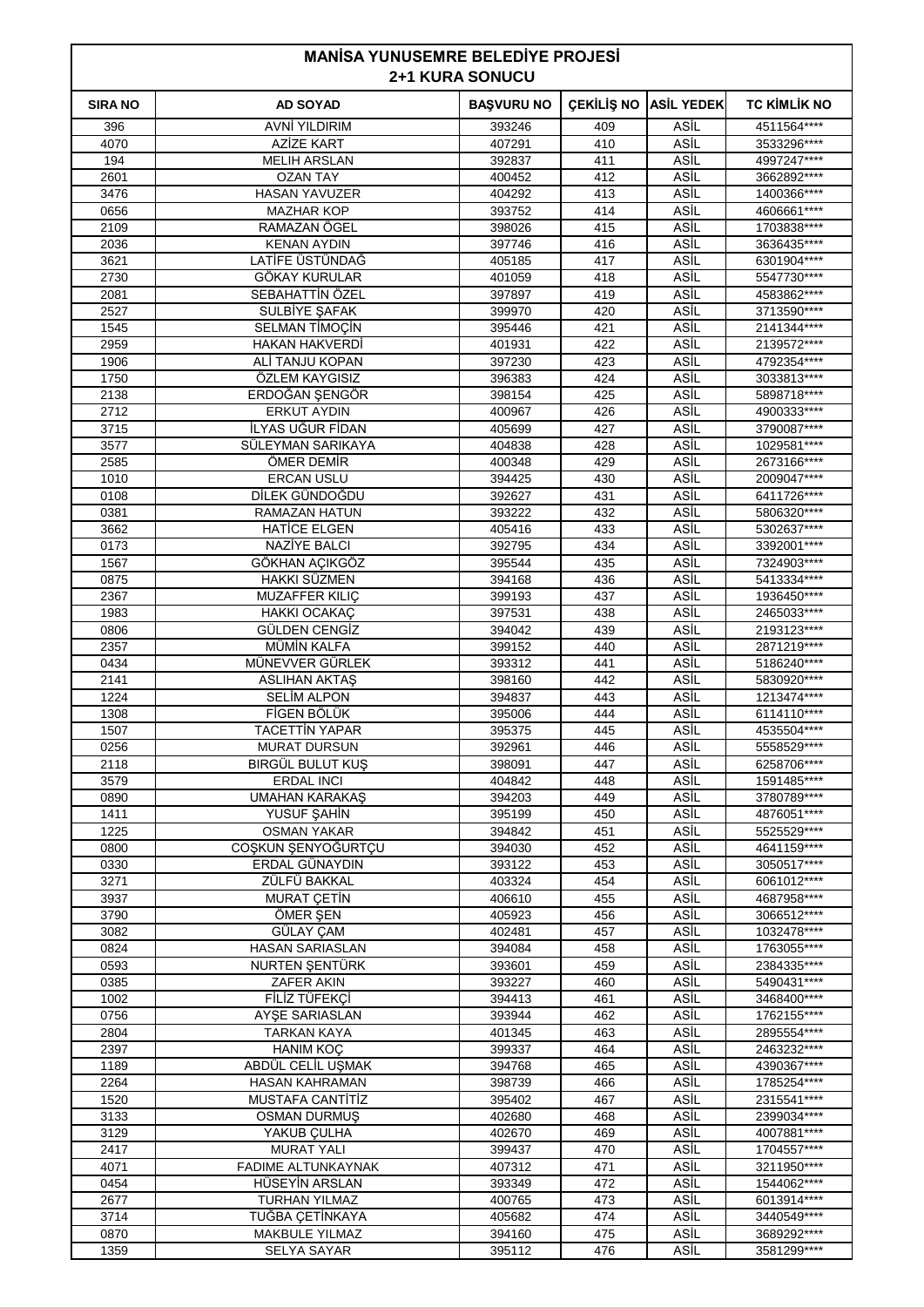| <b>MANISA YUNUSEMRE BELEDIYE PROJESI</b><br><b>2+1 KURA SONUCU</b> |                                                 |                   |            |                     |                            |
|--------------------------------------------------------------------|-------------------------------------------------|-------------------|------------|---------------------|----------------------------|
| <b>SIRA NO</b>                                                     | <b>AD SOYAD</b>                                 | <b>BAŞVURU NO</b> | ÇEKİLİŞ NO | <b>ASİL YEDEK</b>   | <b>TC KİMLİK NO</b>        |
| 3943                                                               | KAMİL ŞAHİN                                     | 406631            | 477        | ASİL                | 4332170****                |
| 3781                                                               | SERHAT CINOĞLU                                  | 405900            | 478        | ASİL                | 6297104****                |
| 0531                                                               | ABDÜLKADİR İNCE                                 | 393494            | 479        | ASİL                | 4391268****                |
| 3563<br>2931                                                       | <b>SELMAN ARSLAN</b><br>EMİRHAN YİĞİT           | 404758<br>401813  | 480<br>481 | ASİL<br><b>ASİL</b> | 1847353****<br>5893618**** |
| 0931                                                               | RUKİYE DÖVEN                                    | 394285            | 482        | <b>ASİL</b>         | 2649226****                |
| 2225                                                               | YILMAZ GÜNAY                                    | 398608            | 483        | ASİL                | 4244273****                |
| 3331                                                               | SAMİ ŞENGÜL                                     | 403580            | 484        | ASİL                | 4443767****                |
| 2738                                                               | <b>MURAT AKSU</b>                               | 401081            | 485        | ASİL                | 5371335****                |
| 1260                                                               | <b>AHMET CETIN</b>                              | 394896            | 486        | <b>ASİL</b>         | 1453643****                |
| 0475                                                               | <b>HACI BAYRAM ARMAN</b><br><b>CENGIZ TOKUS</b> | 393384            | 487<br>488 | <b>ASİL</b><br>ASİL | 7151505****                |
| 0934<br>1362                                                       | <b>ONUR TEKDAL</b>                              | 394289<br>395116  | 489        | ASİL                | 5752922****<br>2213640**** |
| 4153                                                               | <b>CEYLAN YURDAKUL</b>                          | 407781            | 490        | ASİL                | 2008429 ****               |
| 3508                                                               | YÜCEL KIRAÇ                                     | 404437            | 491        | <b>ASİL</b>         | 3912123****                |
| 0129                                                               | ZEKÎ SÜLÜN                                      | 392670            | 492        | ASİL                | 1528731****                |
| 1695                                                               | RECEP YEZİZ                                     | 396128            | 493        | ASİL                | 3652374****                |
| 4101                                                               | ŞADİYE ÖZNUR ŞANLI                              | 407481            | 494        | ASİL                | 1858364****                |
| 1315                                                               | YEŞIM YONCALıK                                  | 395016            | 495        | ASİL                | 2329981****                |
| 1181<br>4016                                                       | <b>HİKMET YILDIZ</b><br>CIHAN ZENGIN            | 394750<br>407003  | 496<br>497 | <b>ASİL</b><br>ASİL | 1624160****<br>1161874**** |
| 1301                                                               | <b>HALIL KOCABAŞ</b>                            | 394995            | 498        | ASİL                | 5020048****                |
| 3495                                                               | MEHMET ŞANLI                                    | 404387            | 499        | ASİL                | 5558528****                |
| 3655                                                               | <b>SERCAN YILDIZ</b>                            | 405360            | 500        | ASİL                | 6098211****                |
| 1905                                                               | HAMZA KARADAĞ                                   | 397226            | 501        | ASİL                | 5792522****                |
| 2721                                                               | RAMAZAN ÇÖĞÜRLÜ                                 | 400998            | 502        | ASİL                | 2290739****                |
| 1616                                                               | LEYLA ÜSTÜN                                     | 395791            | 503        | ASİL                | 2055178****                |
| 4048                                                               | SONER ÇAKMAK<br><b>IDRIS SÜRÜCÜ</b>             | 407156            | 504        | ASİL<br>ASİL        | 4818482****                |
| 0767<br>0120                                                       | <b><i>ŞABAN INCI</i></b>                        | 393968<br>392650  | 505<br>506 | ASİL                | 3053012****<br>4438966**** |
| 3014                                                               | <b>RAFET ARIKAN</b>                             | 402192            | 507        | ASİL                | 4954948****                |
| 3306                                                               | <b>ISMAIL HAYLAZ</b>                            | 403473            | 508        | ASİL                | 1487566****                |
| 0686                                                               | MUAZZEZ ÖZTÜRK                                  | 393814            | 509        | ASİL                | 3381784****                |
| 3984                                                               | <b>ERKAN DUMAN</b>                              | 406862            | 510        | ASİL                | 1676359****                |
| 0416                                                               | BEDRİYE DERMENCİOĞLU                            | 393280            | 511        | ASİL                | 1112378****                |
| 1962                                                               | <b>ERKAN KURTES</b><br>HASAN HÜSEYİN MUTLU      | 397466            | 512        | ASİL<br>ASİL        | 4435066****                |
| 1113<br>3588                                                       | ALİ EMEK                                        | 394631<br>404946  | 513<br>514 | ASİL                | 5110644****<br>5172738**** |
| 3152                                                               | <b>FADIME KUŞÇU</b>                             | 402743            | 515        | ASİL                | 2344940****                |
| 2160                                                               | <b>HABİB UMUT KAYGISIZ</b>                      | 398259            | 516        | ASİL                | 1520663****                |
| 3519                                                               | ABDULHAKİM ÇOLAK                                | 404486            | 517        | ASİL                | 3271649****                |
| 3443                                                               | MÜRSEL ÖZERCAN                                  | 404148            | 518        | ASİL                | 1039981 ****               |
| 0966                                                               | <b>DUDU VAROL</b>                               | 394354            | 519        | ASİL                | 5338935****                |
| 3962                                                               | HATICE TANRIVERDI                               | 406740            | 520        | <b>ASIL</b>         | 5817749****                |
| 1139<br>2894                                                       | SELİM PAKOĞLU<br><b>MEHMET CULHA</b>            | 394681<br>401681  | 521<br>522 | ASİL<br><b>ASIL</b> | 2734123****<br>4004881**** |
| 0258                                                               | <b>AYHAN KIRAN</b>                              | 392969            | 523        | ASİL                | 4553558****                |
| 2510                                                               | <b>ERDAL BALTA</b>                              | 399872            | 524        | ASİL                | 6112610****                |
| 1932                                                               | ABDURRAHİM TUNÇTAN                              | 397338            | 525        | <b>ASIL</b>         | 1421275****                |
| 1667                                                               | ARZU AKTAŞ                                      | 396011            | 526        | ASİL                | 3613931****                |
| 0126                                                               | <b>RIDVAN ELBER</b>                             | 392665            | 527        | <b>ASIL</b>         | 1267013****                |
| 2753                                                               | <b>HALISE KORKMAZ</b>                           | 401147            | 528        | ASİL                | 1265840****                |
| 4154                                                               | <b>MEHMET AVCI</b>                              | 407790            | 529        | ASİL<br><b>ASIL</b> | 2874422****                |
| 3934<br>3245                                                       | RESÜL AKTAŞ<br>ERDAL ERFIDAN                    | 406601<br>403207  | 530<br>531 | ASİL                | 5515630****<br>6191807**** |
| 3967                                                               | MÜTEVEKKİLE CANBAZ                              | 406768            | 532        | <b>ASIL</b>         | 3477498****                |
| 0458                                                               | HALİL İBRAHİM BAYRAM                            | 393359            | 533        | ASİL                | 6376902****                |
| 3121                                                               | AZİZ TÜRELİK                                    | 402647            | 534        | ASİL                | 4558363****                |
| 1549                                                               | <b>MUHAMMED KARA</b>                            | 395457            | 535        | ASİL                | 5760123****                |
| 2725                                                               | GÜLSÜM YAVUZ                                    | 401034            | 536        | ASİL                | 1589086****                |
| 1130                                                               | CİHAN İHSAN ALTAY                               | 394664            | 537        | ASİL                | 4033380****                |
| 0797<br>1310                                                       | GÖKSEL KAYA                                     | 394026<br>395009  | 538<br>539 | ASİL<br>ASİL        | 4458726****<br>2956917**** |
| 1934                                                               | ÖZNUR ŞENTÜRK<br>SERKAN TUNÇTAN                 | 397345            | 540        | ASİL                | 1413776****                |
| 2390                                                               | <b>OKTAY GEVHER</b>                             | 399308            | 541        | ASİL                | 2007155****                |
| 1980                                                               | GÖKMEN KOYUNCU                                  | 397524            | 542        | <b>ASIL</b>         | 3237788****                |
| 4053                                                               | AYŞEN ÖZER                                      | 407181            | 543        | ASİL                | 2038446****                |
| 1951                                                               | DÖNDÜ GÜLŞEN                                    | 397419            | 544        | ASİL                | 5616727****                |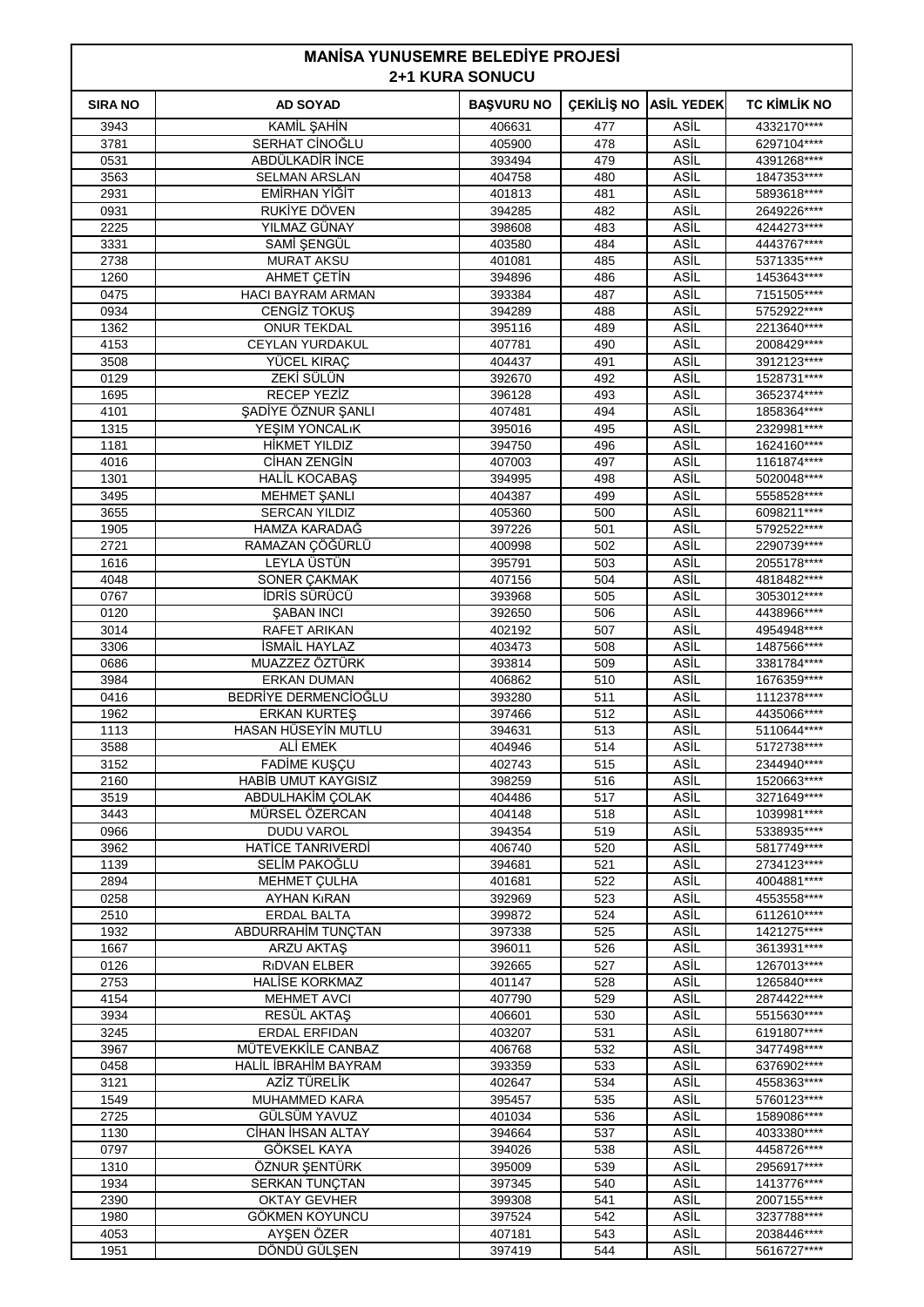| <b>MANISA YUNUSEMRE BELEDIYE PROJESI</b><br><b>2+1 KURA SONUCU</b> |                                      |                   |            |                     |                             |
|--------------------------------------------------------------------|--------------------------------------|-------------------|------------|---------------------|-----------------------------|
| <b>SIRA NO</b>                                                     | <b>AD SOYAD</b>                      | <b>BAŞVURU NO</b> | ÇEKİLİŞ NO | <b>ASİL YEDEK</b>   | <b>TC KİMLİK NO</b>         |
| 1374                                                               | <b>FİLİZ AYTEKİ</b>                  | 395142            | 545        | ASİL                | 4771655****                 |
| 0098                                                               | <b>SEVGİ HAKLI</b>                   | 392596            | 546        | ASİL                | 1696018****                 |
| 3392                                                               | AZİZ KIZIL                           | 403874            | 547        | ASİL                | 2888618****                 |
| 0915<br>2977                                                       | <b>MEHMET KARAGÖZ</b><br>AYŞE YILMAZ | 394260<br>402022  | 548<br>549 | ASİL<br><b>ASİL</b> | 3398602****<br>3072512****  |
| 2812                                                               | VEYSEL GÜRCAN                        | 401373            | 550        | <b>ASİL</b>         | 6350503****                 |
| 3468                                                               | AYSE UYSAL                           | 404248            | 551        | ASİL                | 4599461****                 |
| 3687                                                               | YASEMİN TURAN                        | 405546            | 552        | ASİL                | 4798954 ****                |
| 1439                                                               | <b>OKAN SIRMALI</b>                  | 395247            | 553        | ASİL                | 6045113****                 |
| 0212                                                               | AYŞE GÜLBUDAKLI                      | 392874            | 554        | <b>ASİL</b>         | 3449599****                 |
| 0882<br>1646                                                       | SADIK BÜTÜN                          | 394185<br>395942  | 555<br>556 | <b>ASİL</b><br>ASİL | 3595998 ****<br>4360369**** |
| 2047                                                               | CEM ŞIMŞEK<br><b>MEHMET KAYPAK</b>   | 397768            | 557        | ASİL                | 3071608****                 |
| 1551                                                               | YUNUS EMRE NERKİZ                    | 395463            | 558        | ASİL                | 2960915****                 |
| 2619                                                               | <b>HATICE AK</b>                     | 400542            | 559        | <b>ASİL</b>         | 2572123****                 |
| 3259                                                               | ATILA KALBURCU                       | 403275            | 560        | <b>ASİL</b>         | 6115010****                 |
| 2254                                                               | <b>MUSA ESEN</b>                     | 398700            | 561        | ASİL                | 1126776****                 |
| 3137                                                               | SERCAN DÜŞKÜN                        | 402694            | 562        | ASİL                | 5716024****                 |
| 3498                                                               | <b>OSMAN BOZKURT</b>                 | 404396<br>397100  | 563<br>564 | ASİL<br><b>ASİL</b> | 1312171****<br>2231340****  |
| 1884<br>0360                                                       | METIN SARACOGLU<br>ZELİHA HAMZAÇEBİ  | 393185            | 565        | ASİL                | 4237374****                 |
| 3006                                                               | MEHMET ALİ KOCADAĞ                   | 402165            | 566        | ASİL                | 2122347****                 |
| 2449                                                               | <b>DURSUN KARAYILAN</b>              | 399578            | 567        | ASİL                | 5042546****                 |
| 1659                                                               | SELDA AKBAŞ                          | 395978            | 568        | ASİL                | 5995014****                 |
| 2939                                                               | <b>AYSE EREN</b>                     | 401850            | 569        | ASİL                | 5000547****                 |
| 3343                                                               | MUSTAFA ÖZTÜRK                       | 403637            | 570        | ASİL                | 1998243****                 |
| 2743                                                               | MURAT GÜÇ                            | 401097            | 571        | ASİL                | 1267472****                 |
| 0774<br>0918                                                       | ARİF AKTÜRK<br>UĞUR ÖZDEMİR          | 393982<br>394263  | 572<br>573 | ASİL<br>ASİL        | 3580994 ****<br>3093752**** |
| 2395                                                               | <b>FATMA SAHİN</b>                   | 399333            | 574        | ASİL                | 3989610****                 |
| 0419                                                               | ÖMER KOZANOĞLU                       | 393286            | 575        | <b>ASIL</b>         | 4766555****                 |
| 0551                                                               | ÖZLEM İÇÖZ                           | 393531            | 576        | ASİL                | 4446166****                 |
| 4051                                                               | <b>OSMAN BALKI</b>                   | 407169            | 577        | ASİL                | 1159771****                 |
| 3883                                                               | İSA SERDAROĞLU                       | 406345            | 578        | ASİL                | 3796084****                 |
| 3640                                                               | <b>BARIS TOPER</b>                   | 405293            | 579        | ASİL                | 1163057****                 |
| 1772<br>2779                                                       | <b>SEMIH KIRIK</b><br>AYTAÇ TÜRK     | 396475<br>401276  | 580<br>581 | ASİL<br>ASİL        | 1961649****<br>4342669****  |
| 0486                                                               | <b>EMİNE UÇMAK</b>                   | 393405            | 582        | ASİL                | 5353636****                 |
| 3427                                                               | <b>EMRAH KAYA</b>                    | 404074            | 583        | ASİL                | 4569445****                 |
| 0544                                                               | <b>FİNCAN ÇAY</b>                    | 393517            | 584        | ASİL                | 2492941****                 |
| 2017                                                               | <b>ASIM YILDIZ</b>                   | 397678            | 585        | ASİL                | 5890017****                 |
| 3061                                                               | ŞERİFE PEKÇELİK                      | 402373            | 586        | ASİL                | 5659626****                 |
| 2567                                                               | <b>MERYEM PINAR</b>                  | 400263            | 587        | ASİL                | 2026445****                 |
| 2788                                                               | <b>SECAATTIN SEMIZ</b><br>ÜMİT TEKİN | 401304<br>403230  | 588<br>589 | <b>ASIL</b><br>ASİL | 2910161****<br>2961226****  |
| 3249<br>4127                                                       | İBRAHİM KALKANOĞLU                   | 407643            | 590        | <b>ASIL</b>         | 3871684****                 |
| 1331                                                               | NAZMİYE İKAN                         | 395053            | 591        | ASİL                | 3667692****                 |
| 1919                                                               | <b>ABDULLAH EFE</b>                  | 397291            | 592        | ASİL                | 3918783****                 |
| 0169                                                               | <b>BIRSEL AYDEMIR</b>                | 392781            | 593        | <b>ASIL</b>         | 2030347****                 |
| 0683                                                               | ENGIN ÇAĞLAR                         | 393808            | 594        | ASİL                | 3355702****                 |
| 2955                                                               | MÜJGAN ÇINAR                         | 401903            | 595        | <b>ASIL</b>         | 2374135****                 |
| 1016                                                               | ÜMMET ÇAKMAK<br>MEHMET ALİ ZENGİN    | 394433            | 596<br>597 | ASİL<br>ASİL        | 3877986****<br>2192937****  |
| 1559<br>0535                                                       | MAŞUK GÖRMEZ                         | 395508<br>393499  | 598        | ASİL                | 4442208****                 |
| 1294                                                               | ALİ AYÜKE                            | 394978            | 599        | ASİL                | 4483363****                 |
| 0950                                                               | <b>HALİL GÜRBÜZ</b>                  | 394321            | 600        | <b>ASIL</b>         | 4366369****                 |
| 2469                                                               | ÜMİT DEMİRCİ                         | 399678            | 601        | ASİL                | 4207951****                 |
| 3423                                                               | MEHMET ALİ KIVRAK                    | 404049            | 602        | ASİL                | 1853854 ****                |
| 0564                                                               | AYLIN KARAKAŞ                        | 393551            | 603        | ASİL                | 2804621 ****                |
| 2701                                                               | VEYSEL KÜRTÜN                        | 400898            | 604        | ASİL                | 1969748****                 |
| 0260<br>2710                                                       | <b>SULTAN SAIM</b><br>PEMBE SAYAR    | 392971<br>400950  | 605<br>606 | ASİL<br>ASİL        | 2946516****<br>1053272****  |
| 4004                                                               | <b>BAYRAM KUTLU</b>                  | 406949            | 607        | ASİL                | 1654637****                 |
| 3723                                                               | <b>ASLI ALBAYRAK</b>                 | 405730            | 608        | ASİL                | 2811728****                 |
| 3211                                                               | TANER ADIGÜZEL                       | 403058            | 609        | ASİL                | 3566595****                 |
| 1552                                                               | NİLGÜN USLAN                         | 395470            | 610        | <b>ASIL</b>         | 5117552****                 |
| 2265                                                               | BAYRAM TARIK ÖZYÜN                   | 398743            | 611        | ASİL                | 5486831 ****                |
| 1447                                                               | NERİMAN MADANOĞLU                    | 395261            | 612        | ASİL                | 6196008****                 |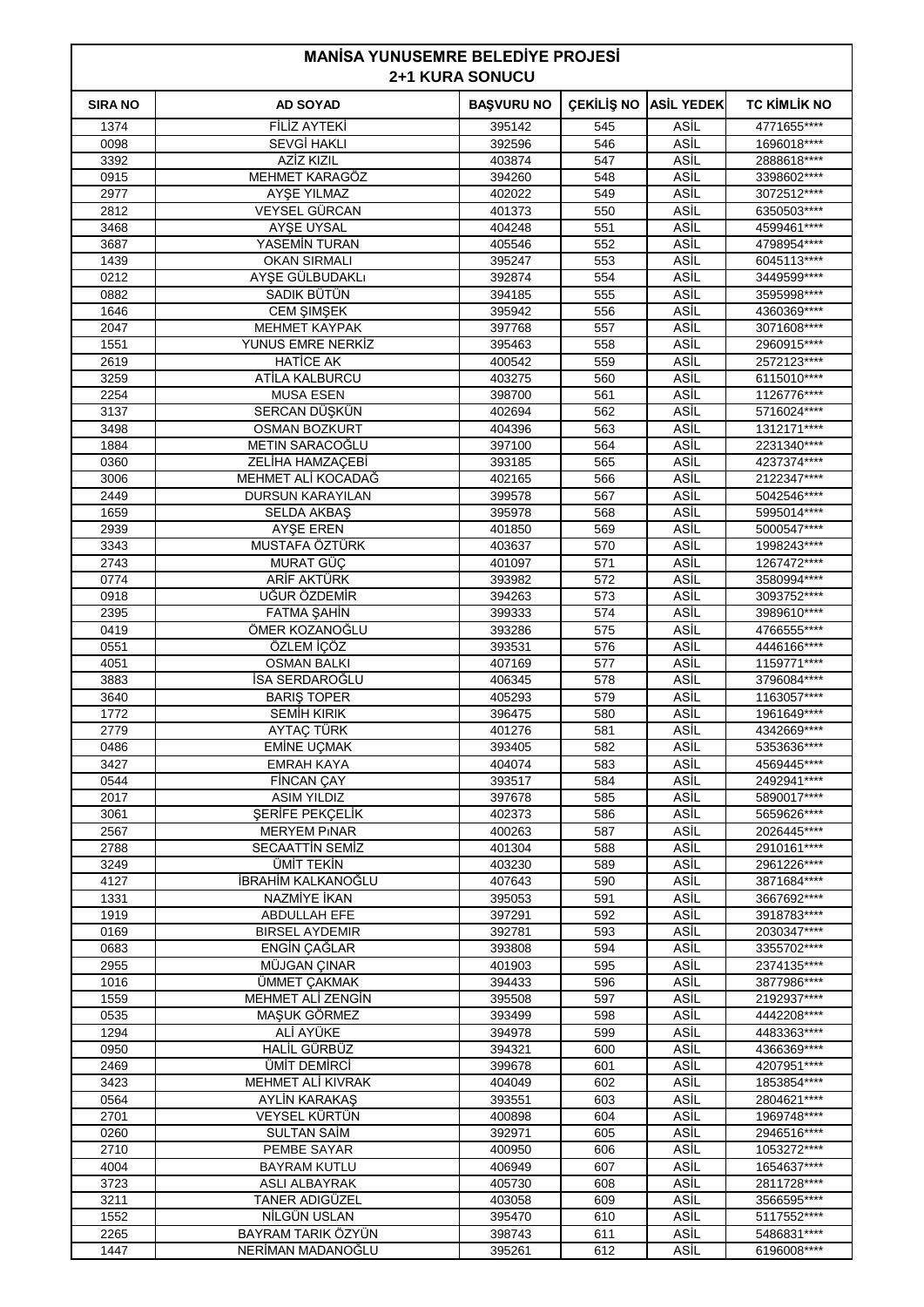| <b>MANISA YUNUSEMRE BELEDIYE PROJESI</b><br><b>2+1 KURA SONUCU</b> |                                         |                   |            |                              |                             |
|--------------------------------------------------------------------|-----------------------------------------|-------------------|------------|------------------------------|-----------------------------|
| <b>SIRA NO</b>                                                     | <b>AD SOYAD</b>                         | <b>BAŞVURU NO</b> |            | <b>ÇEKİLİŞ NO ASİL YEDEK</b> | <b>TC KIMLIK NO</b>         |
| 3618                                                               | <b>FATIH ATALAN</b>                     | 405170            | 613        | ASİL                         | 2343237****                 |
| 3035                                                               | TUĞBA OCAKÖREN                          | 402283            | 614        | <b>ASIL</b>                  | 2423934****                 |
| 0876                                                               | <b>HARUN EMRE</b>                       | 394169            | 615        | ASİL                         | 6004014****                 |
| 1242                                                               | <b>BERNA AKTAS</b>                      | 394867            | 616        | ASİL                         | 5426233****                 |
| 1099                                                               | YILDIRIM ESKİ                           | 394605            | 617        | ASİL                         | 4840053****                 |
| 0873                                                               | <b>EMİNE GÜNAY</b>                      | 394166            | 618        | <b>ASİL</b><br>ASİL          | 5421133****                 |
| 3526<br>0060                                                       | HÜSEYİN ÇAKMAK<br>ABDULLAH AÇIKGÖZ      | 404515<br>392491  | 619<br>620 | ASİL                         | 1659799 ****<br>6050513**** |
| 2675                                                               | ÖMER SEZEN                              | 400759            | 621        | ASİL                         | 1434267****                 |
| 0845                                                               | <b>FİKRİYE KIZIL</b>                    | 394120            | 622        | ASİL                         | 4586561****                 |
| 0811                                                               | NEZIHI GÖKÇÜ                            | 394052            | 623        | <b>ASİL</b>                  | 3493698 ****                |
| 0348                                                               | <b>SERCAN ŞEN</b>                       | 393159            | 624        | <b>ASİL</b>                  | 1061678****                 |
| 1252                                                               | EDİP KAAN KÖKSAL                        | 394880            | 625        | ASİL                         | 5991144****                 |
| 2203                                                               | <b>SERIF TOPUZ</b>                      | 398505            | 626        | ASİL                         | 3578294****                 |
| 2147                                                               | ALİ SADIK                               | 398177            | 627        | ASİL                         | 4418868****                 |
| 0679                                                               | HÜSAMETTİN KARA                         | 393797            | 628        | <b>ASİL</b>                  | 2263913****                 |
| 0566                                                               | NECDET KARAHAN                          | 393554            | 629        | ASİL                         | 5668325****                 |
| 4089                                                               | <b>EMRAH AYDIN</b>                      | 407431            | 630        | ASİL                         | 5379144****                 |
| 2043                                                               | <b>MEHMET AKPOLAT</b>                   | 397757            | 631        | ASİL                         | 5707024****                 |
| 4043                                                               | PİROZE YILDIRIM                         | 407145            | 632        | ASİL                         | 4835853****                 |
| 0751                                                               | <b>HAVA ŞEKER</b>                       | 393936            | 633        | <b>ASİL</b>                  | 6348102****                 |
| 2175<br>0971                                                       | <b>ISA BULUT</b><br><b>SERDAR NARIN</b> | 398339<br>394361  | 634<br>635 | ASİL<br>ASİL                 | 6077812****<br>4051641****  |
| 3366                                                               | <b>SULTAN DAMLA</b>                     | 403712            | 636        | ASİL                         | 3439700****                 |
| 2880                                                               | <b>CEMİLE TAN</b>                       | 401645            | 637        | ASİL                         | 3083815****                 |
| 1929                                                               | GÖKHAN USLU                             | 397324            | 638        | ASİL                         | 2106155****                 |
| 2475                                                               | <b>FATMA YILDIRIM</b>                   | 399701            | 639        | ASİL                         | 4507964****                 |
| 1700                                                               | ABDÜLKADİR ŞAHİNKAYA                    | 396143            | 640        | ASİL                         | 5358137****                 |
| 2857                                                               | <b>SAADET PEKTAS</b>                    | 401562            | 641        | ASİL                         | 3566596****                 |
| 3429                                                               | BEDRETTİN CÜŞKÜN                        | 404077            | 642        | <b>ASİL</b>                  | 1434876****                 |
| 3040                                                               | SELCAN ÇAKAL                            | 402304            | 643        | ASİL                         | 4398767****                 |
| 3725                                                               | SEDA KARABAĞLIK                         | 405742            | 644        | ASİL                         | 1221454 ****                |
| 1442                                                               | RAMAZAN ZENCİR                          | 395254            | 645        | ASİL                         | 7306007****                 |
| 1948                                                               | SEVGÜL AKIN                             | 397406            | 646        | ASİL                         | 1338269****                 |
| 2321                                                               | KUBLAY KARAKOYUN                        | 398945            | 647        | ASİL                         | 7323706****                 |
| 2042                                                               | MEHMET ALI ÇINAR                        | 397756            | 648        | ASİL                         | 6166608****                 |
| 0172                                                               | MÜCAHİT AFACAN<br><b>RECEP ZINGIL</b>   | 392786            | 649        | ASİL                         | 3493998****                 |
| 1087<br>2682                                                       | <b>INCI SARAÇ</b>                       | 394583<br>400781  | 650<br>651 | ASİL<br>ASİL                 | 1165175****<br>4961549****  |
| 3961                                                               | AYSEL OKUR                              | 406736            | 652        | <b>ASİL</b>                  | 6135710****                 |
| 0174                                                               | KADİR KIRBIYIKOĞLU                      | 392796            | 653        | ASİL                         | 5367435****                 |
| 0788                                                               | <b>ISMIGÜL TUTKAL</b>                   | 394012            | 654        | ASİL                         | 5854019****                 |
| 3229                                                               | FATİH UĞUR                              | 403161            | 655        | ASİL                         | 4846682****                 |
| 2122                                                               | <b>MURAT KURT</b>                       | 398106            | 656        | ASİL                         | 1972115****                 |
| 0904                                                               | NAZİFE BİRAL                            | 394237            | 657        | <b>ASIL</b>                  | 2901444****                 |
| 3830                                                               | FERDİ ÖZTÜRK                            | 406056            | 658        | ASİL                         | 2187841****                 |
| 3756                                                               | MEHMET ERGÜMÜŞ                          | 405842            | 659        | ASİL                         | 4846653****                 |
| 0189                                                               | <b>HÜSEYİN EMET</b>                     | 392831            | 660        | ASİL                         | 1244068****                 |
| 1610                                                               | <b>MEHMET ŞAHİN</b>                     | 395762            | 661        | <b>ASIL</b>                  | 5456232****                 |
| 4095<br>0165                                                       | OSMAN ALIIHSAN ILGAZ<br>MUSTAFA ERDOĞAN | 407456<br>392764  | 662<br>663 | <b>ASIL</b><br>ASİL          | 1853864 ****<br>5491031**** |
| 2443                                                               | <b>MUSTAFA ATESER</b>                   | 399551            | 664        | <b>ASIL</b>                  | 5711224****                 |
| 3022                                                               | UĞUR KÖPRÜLÜ                            | 402217            | 665        | ASİL                         | 4754856****                 |
| 0337                                                               | ENGÍN ÖZDEMÍR                           | 393134            | 666        | <b>ASIL</b>                  | 1261771****                 |
| 1212                                                               | ÖMER KARTAL                             | 394816            | 667        | <b>ASIL</b>                  | 2601828****                 |
| 0763                                                               | <b>IBRAHIM DINÇ</b>                     | 393961            | 668        | ASİL                         | 3686291****                 |
| 3086                                                               | HÜSEYİN ŞEN                             | 402499            | 669        | <b>ASIL</b>                  | 2364827****                 |
| 2968                                                               | <b>AYFER ARSLAN</b>                     | 401985            | 670        | ASİL                         | 2340837****                 |
| 0013                                                               | <b>MEHRALI POSTA</b>                    | 392383            | 671        | <b>ASIL</b>                  | 5763422****                 |
| 1606                                                               | GÜLSEREN ÇELİK                          | 395747            | 672        | <b>ASIL</b>                  | 4307570****                 |
| 0123                                                               | NİLGÜN KICIKLI                          | 392654            | 673        | ASİL                         | 5448412****                 |
| 3323                                                               | <b>MUSTAFA ASLAN</b>                    | 403540            | 674        | <b>ASIL</b>                  | 6004313****                 |
| 2283                                                               | SEZGİN BAĞLI                            | 398819            | 675        | ASİL                         | 1602860****                 |
| 1096<br>3007                                                       | AKIN SAĞIR<br><b>VEYSEL MARGİ</b>       | 394599            | 676        | <b>ASIL</b><br><b>ASIL</b>   | 3143034****                 |
| 4126                                                               | <b>MURAT YILDIZ</b>                     | 402167<br>407641  | 677<br>678 | ASİL                         | 1906059 ****<br>3850628**** |
| 2292                                                               | SERAP TÜRKOĞLU                          | 398863            | 679        | ASİL                         | 2036555****                 |
| 1582                                                               | <b>EKREM USLU</b>                       | 395626            | 680        | <b>ASİL</b>                  | 3185308 ****                |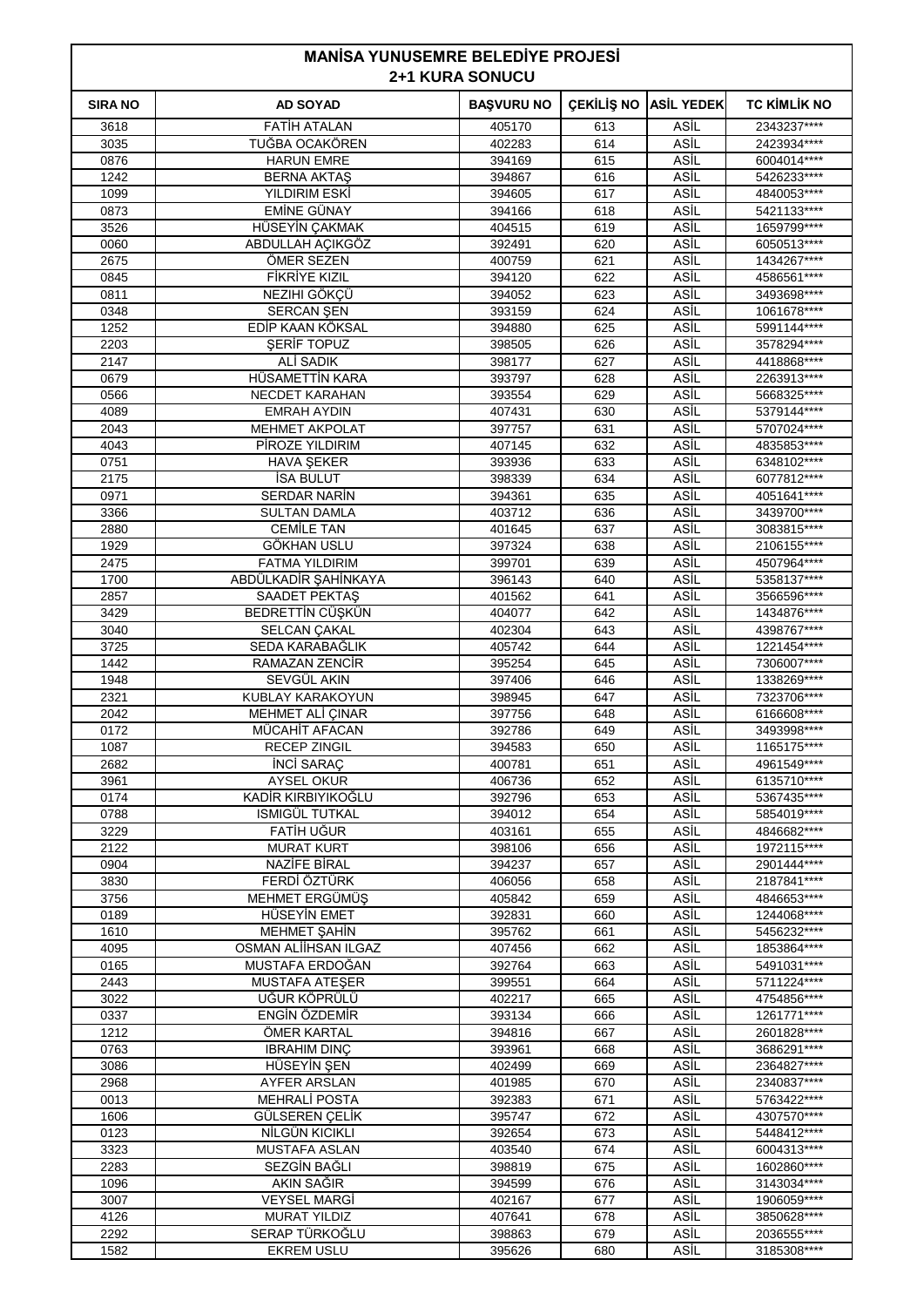| <b>MANISA YUNUSEMRE BELEDIYE PROJESI</b><br><b>2+1 KURA SONUCU</b> |                                             |                   |                   |                            |                             |
|--------------------------------------------------------------------|---------------------------------------------|-------------------|-------------------|----------------------------|-----------------------------|
| <b>SIRA NO</b>                                                     | <b>AD SOYAD</b>                             | <b>BAŞVURU NO</b> | <b>CEKİLİŞ NO</b> | <b>ASİL YEDEK</b>          | <b>TC KİMLİK NO</b>         |
| 3623                                                               | <b>ÜMMÜHAN GÜLER</b>                        | 405191            | 681               | ASİL                       | 5173605****                 |
| 3275                                                               | MAHMUDİYE BÖYÜR                             | 403338            | 682               | ASİL                       | 3602294****                 |
| 2832<br>3404                                                       | HALİL GÖKÇEN<br><b>TANER ALICI</b>          | 401476            | 683<br>684        | ASİL<br>ASİL               | 2044446****<br>3352984****  |
| 0518                                                               | <b>SEDEF BASKICI</b>                        | 403956<br>393475  | 685               | ASİL                       | 3645493****                 |
| 3968                                                               | <b>HALİL ÇOLAK</b>                          | 406769            | 686               | ASİL                       | 1926850****                 |
| 3068                                                               | MEHMET ÖZTÜRK                               | 402414            | 687               | ASİL                       | 1811257****                 |
| 1107                                                               | YAŞAR AĞIŞ                                  | 394617            | 688               | ASİL                       | 2921220****                 |
| 3248                                                               | HÜSEYİN PEKESER                             | 403224            | 689               | ASİL                       | 4490563****                 |
| 2372                                                               | MEHMET ALI UYAN                             | 399228            | 690               | ASİL                       | 4532263****                 |
| 3295                                                               | <b>MEHMET KURU</b>                          | 403416            | 691               | ASİL                       | 1189774****                 |
| 3624<br>2588                                                       | <b>TUNCAY ÇOBAN</b><br><b>TUFAN KAPISIZ</b> | 405196<br>400366  | 692<br>693        | ASİL<br>ASİL               | 2302137****<br>2546030****  |
| 1254                                                               | <b>IBRAHIM ŞENGÜN</b>                       | 394886            | 694               | ASİL                       | 6371802****                 |
| 0722                                                               | DAVUT ÇOŞKUN                                | 393886            | 695               | ASİL                       | 2630327****                 |
| 3041                                                               | HÜSEYİN ŞAHBAZTEPE                          | 402305            | 696               | ASİL                       | 2749123****                 |
| 0415                                                               | <b>EMINE ZENGIN</b>                         | 393278            | 697               | ASİL                       | 1781654****                 |
| 1072                                                               | RAMAZAN YİĞİT                               | 394549            | 698               | ASİL                       | 5067445****                 |
| 3923                                                               | HACI ALİ KIROĞLU                            | 406556            | 699               | ASİL                       | 6972115****                 |
| 2041                                                               | <b>SERDAR AKAR</b>                          | 397755            | 700               | ASİL                       | 6345103****                 |
| 2252                                                               | GÖKHAN SERDAROĞLU                           | 398691            | 701               | ASİL                       | 4932749****                 |
| 0491<br>1387                                                       | <b>GÜLSEN CİVAN</b><br>ABDULAZİZ GÜL        | 393413<br>395158  | 702<br>703        | ASİL<br>ASİL               | 2431733****<br>1701766****  |
| 0109                                                               | ALTAN SÖZCÜ                                 | 392628            | 704               | ASİL                       | 1069361 ****                |
| 0281                                                               | SEDAT YÜKSEL                                | 393015            | 705               | ASİL                       | 6002215****                 |
| 0510                                                               | ERKAN DOĞAN                                 | 393463            | 706               | ASİL                       | 1068279 ****                |
| 0742                                                               | <b>FERDI KOCABAS</b>                        | 393923            | 707               | ASİL                       | 5891818****                 |
| 3268                                                               | <b>AYHAN SEART</b>                          | 403313            | 708               | ASİL                       | 1968549****                 |
| 0647                                                               | <b>MUSTAFA İNCİ</b>                         | 393734            | 709               | ASİL                       | 3659292****                 |
| 2666                                                               | MÜZEYEN BİRCAN                              | 400722            | 710               | ASİL                       | 2938625****                 |
| 1028                                                               | <b>AYLİN AKSOY</b>                          | 394451            | 711               | ASİL                       | 6019012****                 |
| 3355<br>3700                                                       | NURAN GÜMÜŞ<br>AVNI KAYMAK                  | 403675<br>405602  | 712<br>713        | ASİL<br>ASİL               | 6399700****<br>5419334 **** |
| 2918                                                               | AHMET AKYOL                                 | 401773            | 714               | ASİL                       | 1224872****                 |
| 0321                                                               | <b>İLKE KOCABAŞ</b>                         | 393098            | 715               | ASİL                       | 1970348****                 |
| 2437                                                               | SEVİL EYİGÖR                                | 399511            | 716               | ASİL                       | 2205780****                 |
| 2817                                                               | <b>HALİL ÜNAL</b>                           | 401387            | 717               | ASİL                       | 1896546****                 |
| 0511                                                               | <b>FERDI TUZUN</b>                          | 393464            | 718               | ASİL                       | 3613723****                 |
| 0276                                                               | OZAN BOZKURT                                | 393002            | 719               | ASİL                       | 2827448****                 |
| 0365                                                               | <b>NEVRIYE AYDIN</b>                        | 393193            | 720               | ASİL                       | 6433600****                 |
| 3459                                                               | <b>RESAT DURSUN</b>                         | 404217            | 721               | <b>ASIL</b>                | 1391546****                 |
| 3037<br>1298                                                       | BÜLENT KAYNAK<br><b>MUSTAFA ORAL</b>        | 402291<br>394990  | 722<br>723        | ASİL<br>ASİL               | 1779855****<br>3889985****  |
| 1426                                                               | <b>FATMA TOPCU</b>                          | 395227            | 724               | ASİL                       | 2237033****                 |
| 1267                                                               | MUSA AKDAĞ                                  | 394908            | 725               | <b>ASIL</b>                | 2946117****                 |
| 1640                                                               | SENİHA UYSAL                                | 395911            | 726               | <b>ASIL</b>                | 2754222****                 |
| 1024                                                               | <b>AHMET ATAY</b>                           | 394446            | 727               | ASİL                       | 4355251****                 |
| 3158                                                               | <b>AYLA USLU</b>                            | 402770            | 728               | ASİL                       | 1259510****                 |
| 1715                                                               | <b>FATIH ŞEN</b>                            | 396242            | 729               | ASİL                       | 4897051****                 |
| 0100<br>3667                                                       | <b>FATMA UDUMER</b>                         | 392601<br>405459  | 730<br>731        | <b>ASIL</b><br><b>ASIL</b> | 6154309****<br>2846319****  |
| 0268                                                               | HALİL HAKKI DEMİRTAŞ<br><b>RECEP EVREN</b>  | 392986            | 732               | ASİL                       | 6043313****                 |
| 0648                                                               | MUSTAFA BOZKAYA                             | 393735            | 733               | ASİL                       | 2329318 ****                |
| 3119                                                               | ÖZKAN ÜNLÜ                                  | 402642            | 734               | ASİL                       | 1403968****                 |
| 1510                                                               | ÜMİT VATANSEVER                             | 395384            | 735               | <b>ASIL</b>                | 4021680****                 |
| 3944                                                               | <b>KENAN BULUS</b>                          | 406645            | 736               | <b>ASIL</b>                | 5122642****                 |
| 3216                                                               | <b>HAYRİ TURAL</b>                          | 403069            | 737               | ASİL                       | 3314904****                 |
| 1701                                                               | HALİL EROĞLU                                | 396149            | 738               | ASİL                       | 3193106****                 |
| 3293                                                               | RAMAZAN AĞIR                                | 403397            | 739               | ASİL                       | 6607633****                 |
| 1882<br>1305                                                       | RIZA YAVUZ<br>ÖMÜR EROĞUL                   | 397091<br>395003  | 740<br>741        | <b>ASIL</b><br><b>ASIL</b> | 2814403****<br>3660192****  |
| 1036                                                               | <b>MUSA KIRGIZ</b>                          | 394470            | 742               | ASİL                       | 3137309****                 |
| 0027                                                               | <b>ISAK OĞUL</b>                            | 392408            | 743               | ASİL                       | 7133209****                 |
| 1649                                                               | GÜLIZAR ÇAMUR                               | 395948            | 744               | ASİL                       | 2377434****                 |
| 0507                                                               | <b>MUHARREM AVCI</b>                        | 393457            | 745               | <b>ASIL</b>                | 2855215****                 |
| 3370                                                               | <b>NURSEN KIRHAN</b>                        | 403737            | 746               | <b>ASIL</b>                | 1428867****                 |
| 3835                                                               | <b>LEVENT ÇINAR</b>                         | 406073            | 747               | ASİL                       | 1763854****                 |
| 1179                                                               | NİHAT GÖK                                   | 394746            | 748               | ASİL                       | 6105411****                 |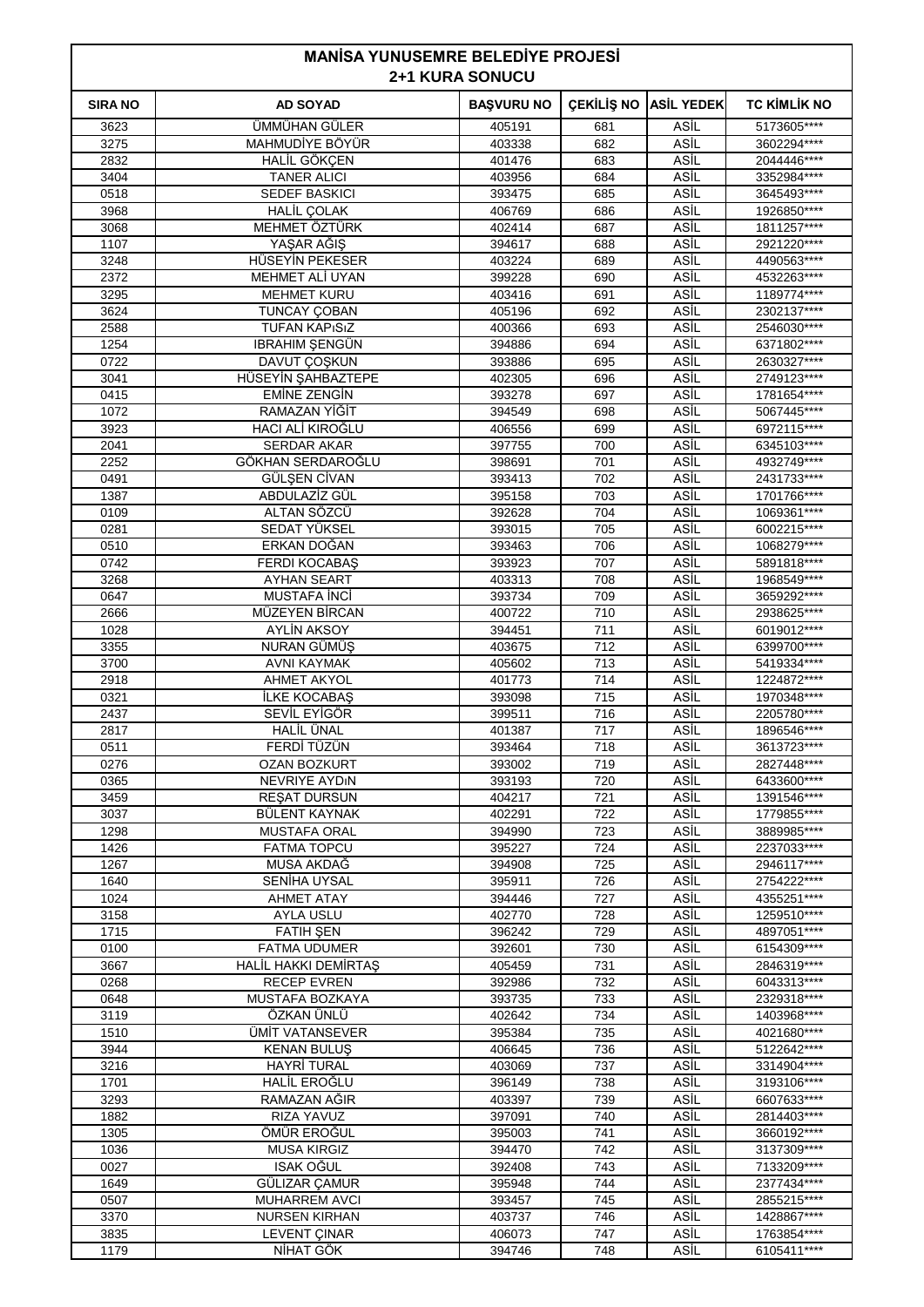| <b>MANISA YUNUSEMRE BELEDIYE PROJESI</b><br><b>2+1 KURA SONUCU</b> |                                            |                   |                   |                     |                             |  |
|--------------------------------------------------------------------|--------------------------------------------|-------------------|-------------------|---------------------|-----------------------------|--|
| <b>SIRA NO</b>                                                     | <b>AD SOYAD</b>                            | <b>BAŞVURU NO</b> | <b>CEKILIS NO</b> | <b>ASİL YEDEK</b>   | <b>TC KIMLIK NO</b>         |  |
| 1788                                                               | <b>SERAP TOSUN</b>                         | 396560            | 749               | ASİL                | 2399034 ****                |  |
| 2090                                                               | <b>UMMAHAN ERBAY</b>                       | 397936            | 750               | ASİL                | 4373568****                 |  |
| 3287                                                               | ALI ERTAŞ                                  | 403375            | 751               | <b>ASIL</b>         | 2366935****                 |  |
| 0984<br>2001                                                       | KÖKSAL ŞIMŞEK<br>FATIH MEHMET YAVIÇ        | 394383<br>397609  | 752<br>753        | ASİL<br>ASİL        | 5493131****<br>2984915****  |  |
| 2140                                                               | <b>BARIS KUMOVA</b>                        | 398158            | 754               | ASİL                | 5729823****                 |  |
| 0897                                                               | SERHAT DARĞUN                              | 394222            | 755               | ASİL                | 5815630****                 |  |
| 0287                                                               | İSRAFİL ULUĞ                               | 393024            | 756               | ASİL                | 4729923****                 |  |
| 1751                                                               | <b>EKREM ERTEM</b>                         | 396391            | 757               | <b>ASIL</b>         | 6374202****                 |  |
| 0821                                                               | MERAL MANAV                                | 394080            | 758               | <b>ASIL</b>         | 3800277****                 |  |
| 3273                                                               | HÜLYA ALTIN                                | 403335            | 759               | ASİL                | 3888485****                 |  |
| 1534<br>0692                                                       | <b>ERCAN ÇAKIR</b><br><b>MAKBULE BODUR</b> | 395421<br>393826  | 760<br>761        | ASİL<br>ASİL        | 4159976****<br>4209475****  |  |
| 0701                                                               | MUHARREM ÜNER                              | 393850            | 762               | ASİL                | 2987800****                 |  |
| 1291                                                               | <b>MEHMET AKKUZU</b>                       | 394968            | 763               | ASİL                | 3596895****                 |  |
| 0446                                                               | <b>MUZAFFER COLAK</b>                      | 393334            | 764               | ASİL                | 1545562****                 |  |
| 1009                                                               | ALİ GÜNEŞ                                  | 394424            | 765               | ASİL                | 2739232****                 |  |
| 3871                                                               | PAKİZE OKOL                                | 406245            | 766               | ASİL                | 6213408****                 |  |
| 1718                                                               | YUNUS ARTUK                                | 396251            | 767               | ASİL                | 2531536****                 |  |
| 1578                                                               | <b>MURAT AYDIN</b>                         | 395604            | 768               | ASİL                | 2500130****                 |  |
| 3038<br>1677                                                       | ERHAN KIŞİ<br>NEVZAT SAZ                   | 402300<br>396061  | 769<br>770        | ASİL<br>ASİL        | 6031623****<br>3039120****  |  |
| 2197                                                               | İSMAİL KİNALİ                              | 398479            | 771               | ASİL                | 2640826****                 |  |
| 0037                                                               | <b>SEHER BATU</b>                          | 392443            | 772               | ASİL                | 1895651****                 |  |
| 0724                                                               | RAMAZAN KILIÇ                              | 393892            | 773               | ASİL                | 4024080****                 |  |
| 1167                                                               | <b>MURAT KESEN</b>                         | 394730            | 774               | ASİL                | 2337535****                 |  |
| 1779                                                               | <b>ADEM YILMAZ</b>                         | 396506            | 775               | ASİL                | 2528630****                 |  |
| 3338                                                               | <b>HANIFE AYKIR</b>                        | 403622            | 776               | ASİL                | 2227140****                 |  |
| 2486                                                               | YÜCEL KILİÇ                                | 399748            | 777               | ASİL                | 5711228****                 |  |
| 1223<br>3386                                                       | NAZİFE GÖK<br>RAHMAN DOĞAN                 | 394834<br>403812  | 778<br>779        | ASİL<br><b>ASIL</b> | 7265802****<br>2993914 **** |  |
| 0572                                                               | MUHAMMET ŞENTÜRK                           | 393570            | 780               | ASİL                | 2382535****                 |  |
| 2740                                                               | TUNCER KARAGÜLLE                           | 401087            | 781               | ASİL                | 6983818****                 |  |
| 0414                                                               | <b>HÜSEYİN POSTA</b>                       | 393277            | 782               | ASİL                | 5760122****                 |  |
| 1757                                                               | SEYFURA KARADEMİR                          | 396413            | 783               | ASİL                | 1174053****                 |  |
| 0687                                                               | GÖKHAN ORAL                                | 393815            | 784               | ASİL                | 1867061****                 |  |
| 2302                                                               | MEHMET ALI ORUÇ                            | 398893            | 785               | ASİL                | 2847219 ****                |  |
| 3226<br>3056                                                       | ATALAY ARI<br>MUAMMER ÇAKIR                | 403147<br>402360  | 786<br>787        | ASIL<br>ASİL        | 4564999****<br>3099507****  |  |
| 1517                                                               | <b>EMRE DENİZ</b>                          | 395398            | 788               | ASİL                | 1547543****                 |  |
| 0064                                                               | MUSTAFA KEMAL ENGÍN ESKÍCÍOĞLU             | 392506            | 789               | ASİL                | 1725257****                 |  |
| 0620                                                               | <b>METIN KAYGISIZ</b>                      | 393667            | 790               | ASİL                | 5476632****                 |  |
| 1227                                                               | <b>IBRAHIM BARAK</b>                       | 394845            | 791               | ASİL                | 5385735****                 |  |
| 1287                                                               | <b>AHMET EVREN</b>                         | 394959            | 792               | ASİL                | 1544541****                 |  |
| 3113                                                               | NURAN BERKSOY                              | 402609            | 793               | ASİL                | 6331613****                 |  |
| 3358                                                               | <b>ERDEM ARAÇLI</b>                        | 403682            | 794               | ASİL                | 1189475****                 |  |
| 0723<br>0762                                                       | <b>NURAN AY</b><br><b>EMINE YENIEVLI</b>   | 393890<br>393960  | 795<br>796        | ASİL<br>ASİL        | 3529697****<br>2142543****  |  |
| 2913                                                               | <b>BEYHAN ÇALIŞKAN</b>                     | 401761            | 797               | ASİL                | 2451232****                 |  |
| 2534                                                               | <b>CİHAN ONAY</b>                          | 400060            | 798               | ASİL                | 5130744****                 |  |
| 2900                                                               | DILEK ERGIN                                | 401712            | 799               | ASİL                | 4627961****                 |  |
| 0465                                                               | <b>SEVTAP ERCAKAR</b>                      | 393368            | 800               | ASİL                | 4726057****                 |  |
| 1601                                                               | <b>MUSTAFA ÇAKıR</b>                       | 395722            | 801               | ASİL                | 3894183****                 |  |
| 3598                                                               | DEMIR ALI DINÇLER                          | 405021            | 802               | ASİL                | 2555629****                 |  |
| 0666<br>4130                                                       | İSMAİL KARACAOĞLU<br>EMRAH IÇÖZ            | 393767<br>407650  | 803<br>804        | ASİL<br>ASİL        | 4905746****<br>2471062****  |  |
| 1839                                                               | ERCAN ÖZBİLEN                              | 396857            | 805               | <b>ASIL</b>         | 3036513****                 |  |
| 4149                                                               | <b>EMİNE OKAL</b>                          | 407764            | 806               | ASİL                | 1451666****                 |  |
| 0957                                                               | <b>VEDAT GÜLER</b>                         | 394341            | 807               | ASİL                | 1473209****                 |  |
| 2176                                                               | <b>FATMA YAVAŞ</b>                         | 398350            | 808               | ASİL                | 4429067****                 |  |
| 0339                                                               | <b>SEDAT YAZ</b>                           | 393136            | 809               | ASİL                | 1042379****                 |  |
| 3187                                                               | MEHMET GÖKÇEN                              | 402924            | 810               | <b>ASIL</b>         | 2006648****                 |  |
| 3951                                                               | YASEMİN DÜNGE                              | 406695            | 811               | ASİL                | 4967249****                 |  |
| 1473                                                               | AYSEL KOPARAN                              | 395304            | 812<br>813        | ASİL<br>ASİL        | 2597529 ****                |  |
| 2435<br>2671                                                       | <b>MUSTAFA YILDIZ</b><br>SIRIN AKSÜT       | 399497<br>400746  | 814               | ASİL                | 1079960****<br>4401166****  |  |
| 3530                                                               | <b>BARIS DUMAN</b>                         | 404556            | 815               | ASİL                | 5351236****                 |  |
| 2171                                                               | BEYTULLAH ÖZDEMİR                          | 398316            | 816               | ASİL                | 1074758****                 |  |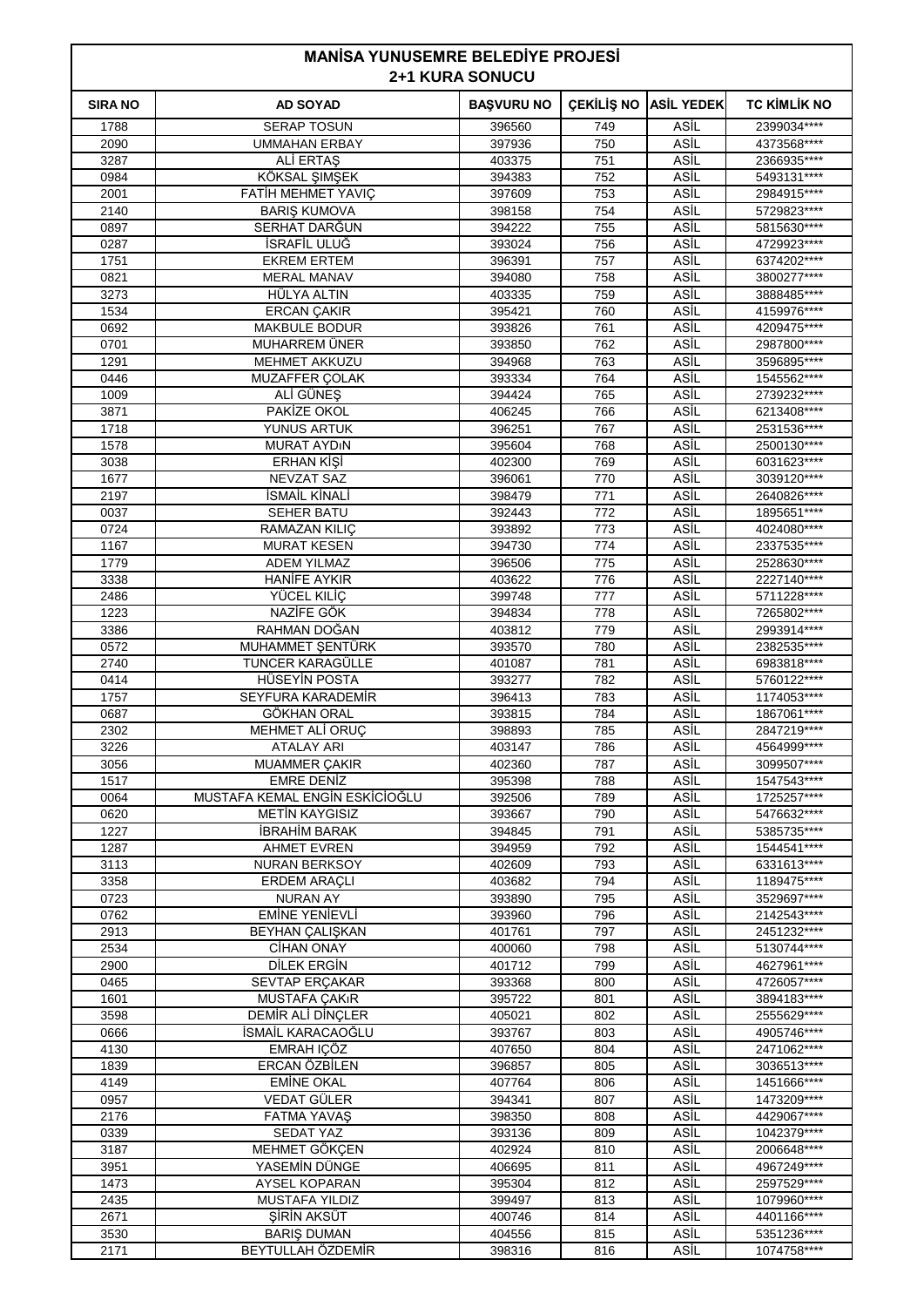| <b>MANISA YUNUSEMRE BELEDIYE PROJESI</b><br><b>2+1 KURA SONUCU</b> |                                       |                   |                   |                              |                            |
|--------------------------------------------------------------------|---------------------------------------|-------------------|-------------------|------------------------------|----------------------------|
| <b>SIRA NO</b>                                                     | <b>AD SOYAD</b>                       | <b>BAŞVURU NO</b> | <b>CEKILIS NO</b> | <b>ASİL YEDEK</b>            | TC KİMLİK NO               |
| 2741                                                               | MÜNİRE ÖZCAN                          | 401095            | 817               | ASİL                         | 1522163****                |
| 1497                                                               | <b>MEHTAP TAS</b>                     | 395351            | 818               | ASİL                         | 2323378****                |
| 1393                                                               | <b>MURAT ÖNEM</b>                     | 395167            | 819               | ASİL                         | 1958048****                |
| 4122                                                               | <b>CETIN ARSLAN</b>                   | 407620            | 820               | ASİL                         | 5278920****                |
| 3180                                                               | RAMAZAN DOGANER                       | 402884            | 821               | ASİL                         | 3022409 ****               |
| 0052<br>1728                                                       | ISMAIL HAKKI AKKOYUN<br>NADİR ÖZCAN   | 392475            | 822               | ASİL<br>ASİL                 | 2898518 ****               |
| 2133                                                               | AHMET ÇAĞIR                           | 396296<br>398138  | 823<br>824        | ASİL                         | 3255806****<br>3216711**** |
| 0641                                                               | ALI ÖRÜMLÜ                            | 393722            | 825               | ASİL                         | 2632726****                |
| 3548                                                               | <b>HACER AKIN</b>                     | 404656            | 826               | ASİL                         | 1333153****                |
| 0939                                                               | SAMİ ARĞAN                            | 394300            | 827               | ASİL                         | 3872573****                |
| 1090                                                               | <b>BURCIN KURT</b>                    | 394588            | 828               | ASİL                         | 4358569****                |
| 1239                                                               | HANIFI UZAR                           | 394863            | 829               | ASİL                         | 1064979 ****               |
| 0034                                                               | SADIK ŞIKTAŞ                          | 392438            | 830               | ASİL                         | 5005047****                |
| 2158                                                               | MUHAMMET YÜKSEL                       | 398245            | 831               | ASİL                         | 6001315****                |
| 1136                                                               | MURAT EYİGÜNLÜ                        | 394676            | 832               | ASİL                         | 1043079****                |
| 3858                                                               | <b>HASAN EROL</b>                     | 406155            | 833               | ASİL                         | 2386135****                |
| 2815                                                               | <b>İSMAİL ERKUN</b>                   | 401379            | 834               | ASİL                         | 5590028 ****               |
| 3964                                                               | ABDİ AKBOĞA                           | 406752            | 835               | ASİL                         | 1814373****                |
| 2810                                                               | <b>NAZLI GÜRLEK</b>                   | 401368            | 836               | ASİL                         | 2029147****                |
| 1775<br>0757                                                       | MÜJGAN KAHRAMAN<br><b>EMINE KOCAK</b> | 396492<br>393946  | 837<br>838        | ASİL<br>ASİL                 | 4736205****<br>3526900**** |
| 3555                                                               | SELIM ERGÜN                           | 404698            | 839               | ASİL                         | 4843051 ****               |
| 3262                                                               | YÜCEL MİNSİN                          | 403284            | 840               | ASİL                         | 5878601****                |
| 1430                                                               | RAMAZAN ERAT                          | 395234            | 841               | ASİL                         | 2144546****                |
| 3585                                                               | <b>AYSER CAMBEL</b>                   | 404914            | 842               | ASİL                         | 3674892****                |
| 3283                                                               | ÜLKÜ CANTİMUR                         | 403365            | 843               | ASİL                         | 4039961 ****               |
| 0351                                                               | ÖNER ŞAHİNKAYA                        | 393163            | 844               | ASİL                         | 2063046****                |
| 3544                                                               | İLKER EFEOĞLU                         | 404629            | 845               | ASİL                         | 1774050****                |
| 3288                                                               | <b>HALIL YILMAZ</b>                   | 403380            | 846               | ASİL                         | 5504830****                |
| 3153                                                               | <b>AYDIN AYDINLI</b>                  | 402746            | 847               | ASİL                         | 3063812****                |
| 0226                                                               | <b>ATILLA CIMEN</b>                   | 392910            | 848               | ASİL                         | 1700957****                |
| 0217                                                               | <b>FAİME TURAN</b>                    | 392886            | 849               | ASİL                         | 2257919 ****               |
| 1987<br>0594                                                       | RAŞİDE SİVRİ<br><b>ISMAIL ÖZ</b>      | 397558            | 850<br>851        | ASİL<br>ASİL                 | 5657526****<br>4841252**** |
| 3162                                                               | <b>MEHMET AKTAŞ</b>                   | 393605<br>402791  | 852               | ASİL                         | 1927993****                |
| 2403                                                               | CELALI ÇOŞKUN                         | 399354            | 853               | ASİL                         | 2632726****                |
| 0773                                                               | <b>MURAT MERCAN</b>                   | 393980            | 854               | ASİL                         | 5398934 ****               |
| 1670                                                               | ZEKİ BALDEMİR                         | 396027            | 855               | ASİL                         | 1027979 ****               |
| 1053                                                               | ÖZGÜR ÖZDEMİR                         | 394502            | 856               | <b>ASIL</b>                  | 3151011****                |
| 3389                                                               | SADIK ŞAHİN                           | 403862            | 857               | ASİL                         | 1446266****                |
| 3120                                                               | <b>MUSA DEMIRCAN</b>                  | 402646            | 858               | ASİL                         | 1727260****                |
| 2973                                                               | MUSTAFA DEĞİRMENCİ                    | 402011            | 859               | ASİL                         | 3512226****                |
| 0209                                                               | <b>RAMAZAN PETEK</b>                  | 392868            | 860               | ASİL                         | 2693624****                |
| 3702                                                               | TAŞKIN ADAGÜLÜ                        | 405622            | 861               | <b>ASIL</b>                  | 4873651****                |
| 1515                                                               | <b>SABAN EVCIMEN</b>                  | 395394            | 862               | ASİL                         | 1292038****                |
| 1353<br>2427                                                       | <b>SADIK DEMİR</b><br>ZAFER GÜNES     | 395095<br>399470  | 863<br>864        | ASİL<br>ASİL                 | 6361005****<br>1902252**** |
| 4119                                                               | BİRCAN YEŞİLDAĞ                       | 407600            | 865               | ASİL                         | 5050647****                |
| 3407                                                               | AYHAN TAŞGIRAN                        | 403973            | 866               | ASİL                         | 1305868****                |
| 3811                                                               | FATMA ZEHRA ARSLAN                    | 405973            | 867               | ASİL                         | 5612227****                |
| 0184                                                               | İLYAS ARSLAN                          | 392819            | 868               | ASİL                         | 1590562****                |
| 0772                                                               | <b>RECEP SERT</b>                     | 393979            | 869               | ASİL                         | 4303371****                |
| 2767                                                               | FATMA KAYA                            | 401233            | 1                 | <b>YEDEK</b>                 | 1827253****                |
| 2350                                                               | RIDVAN YILDIRIM                       | 399114            | 2                 | <b>YEDEK</b>                 | 2915929 ****               |
| 2876                                                               | <b>SELMA BICKICI</b>                  | 401635            | 3                 | <b>YEDEK</b>                 | 2603327****                |
| 3493                                                               | YUNUS UYSAL                           | 404378            | 4                 | <b>YEDEK</b>                 | 1636459****                |
| 2320                                                               | AYSE BULUS                            | 398943            | 5                 | <b>YEDEK</b>                 | 1227573****                |
| 3053                                                               | İSMAİL ÇOŞAR                          | 402344            | 6                 | <b>YEDEK</b>                 | 5557029****                |
| 0775<br>0908                                                       | MEHMET HİLMİ AKKAŞ                    | 393983<br>394247  | 7<br>8            | <b>YEDEK</b><br><b>YEDEK</b> | 4528663****<br>1455844**** |
| 0520                                                               | FATMA AÇIKALIN<br>RAUF DİZMAN         | 393478            | 9                 | <b>YEDEK</b>                 | 2266158****                |
| 3693                                                               | ÖMRÜYE DINÇER                         | 405568            | 10                | YEDEK                        | 4906650****                |
| 1991                                                               | <b>KIYMET YILMAZ</b>                  | 397568            | 11                | YEDEK                        | 3271313****                |
| 0345                                                               | PINAR KIRIŞ                           | 393152            | 12                | YEDEK                        | 1586961 ****               |
| 2674                                                               | ALATTİN ÜNLÜ                          | 400758            | 13                | <b>YEDEK</b>                 | 1933139****                |
| 0958                                                               | <b>ALİ TURGUT</b>                     | 394342            | 14                | <b>YEDEK</b>                 | 4576058****                |
| 0066                                                               | <b>KADİR YILMAZ</b>                   | 392514            | 15                | <b>YEDEK</b>                 | 2475794****                |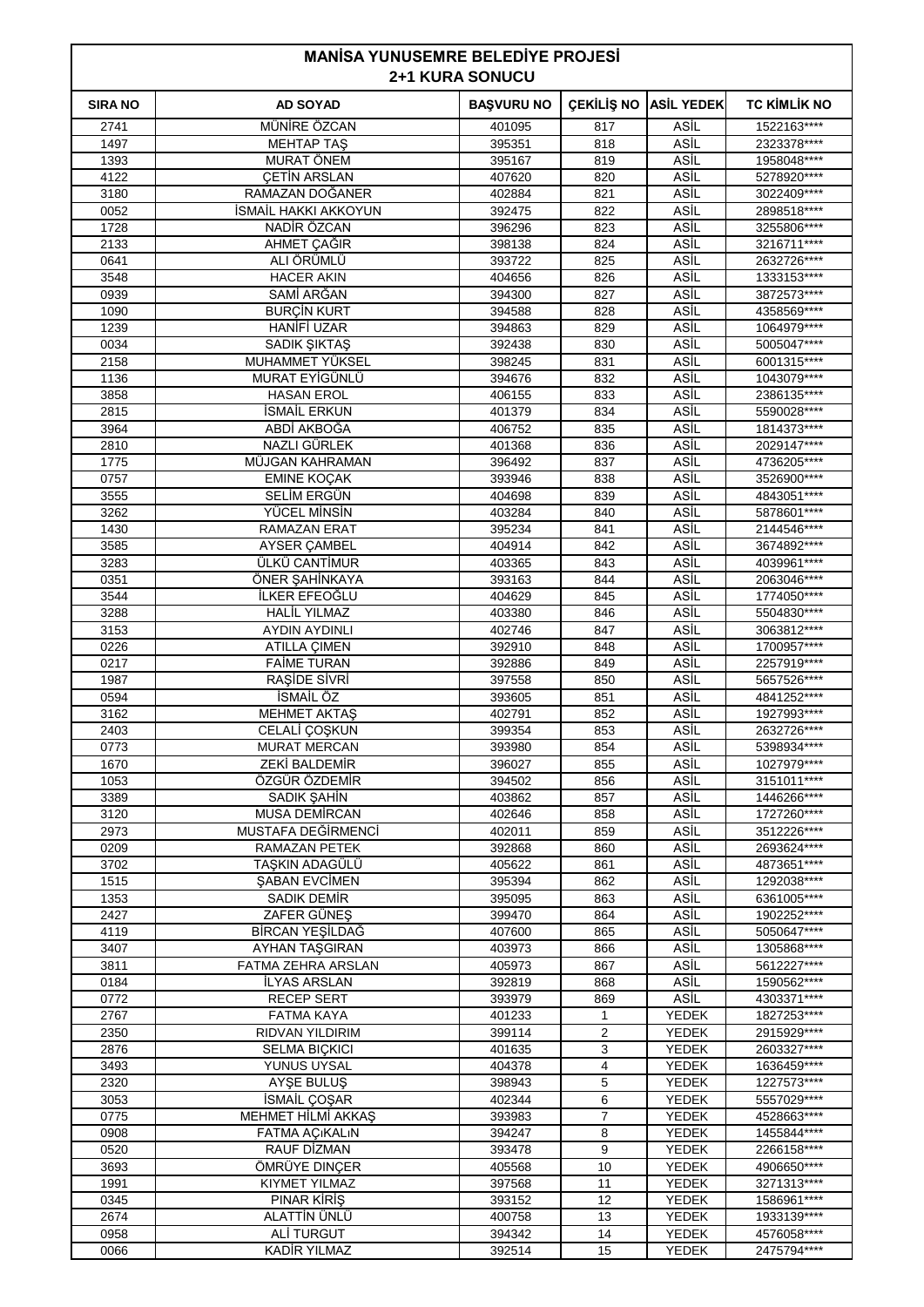|                | <b>MANISA YUNUSEMRE BELEDIYE PROJESI</b><br><b>2+1 KURA SONUCU</b> |                   |                   |                       |                            |
|----------------|--------------------------------------------------------------------|-------------------|-------------------|-----------------------|----------------------------|
| <b>SIRA NO</b> | <b>AD SOYAD</b>                                                    | <b>BAŞVURU NO</b> | <b>CEKİLİŞ NO</b> | <b>ASİL YEDEK</b>     | <b>TC KIMLIK NO</b>        |
| 3760           | <b>AYDIN ÖZTÜRK</b>                                                | 405851            | 16                | <b>YEDEK</b>          | 1993443****                |
| 0306           | NURTEN BÜYÜKYOZGAT                                                 | 393066            | 17                | <b>YEDEK</b>          | 4779483****                |
| 3428           | <b>EMRAH CEYLAN</b>                                                | 404075            | 18                | YEDEK                 | 6246706****                |
| 3103           | RAMAZAN TETİK                                                      | 402568            | 19                | YEDEK                 | 2079117****                |
| 2517<br>1126   | KADRİYE AKSEKİLİ<br>YONCA BERBER                                   | 399908<br>394659  | 20<br>21          | YEDEK<br>YEDEK        | 3379102****<br>5280158**** |
| 2789           | HÜSEYİN CANDAN                                                     | 401306            | 22                | <b>YEDEK</b>          | 4431165****                |
| 2145           | <b>HARUN GÖRMEZ</b>                                                | 398171            | 23                | <b>YEDEK</b>          | 2201641****                |
| 1767           | CÜNEYT KARTAL                                                      | 396454            | 24                | YEDEK                 | 2557637****                |
| 3584           | ARIFE ONARAN                                                       | 404894            | 25                | YEDEK                 | 2929417****                |
| 1752           | <b>ERKAN ŞEN</b>                                                   | 396397            | 26                | YEDEK                 | 1119576****                |
| 3094           | <b>ERCAN EMRE</b>                                                  | 402523            | 27                | <b>YEDEK</b>          | 3137009 ****               |
| 1150           | YUNUS EMRE TÜRKKAN                                                 | 394703            | 28                | <b>YEDEK</b>          | 2873018****                |
| 0422           | ŞAKİR TAŞ                                                          | 393291            | 29                | YEDEK                 | 4668461****                |
| 0313           | KEREM GEZGÜÇ                                                       | 393086            | 30                | YEDEK                 | 2094152****                |
| 0942<br>2033   | <b>ALI DEMIR</b><br>ASİYE TÜZÜN                                    | 394308<br>397738  | 31<br>32          | <b>YEDEK</b><br>YEDEK | 4502902****<br>3610123**** |
| 2062           | HALİL ZENĞİN                                                       | 397812            | 33                | <b>YEDEK</b>          | 4718266****                |
| 2382           | AYLIN KARA                                                         | 399281            | 34                | YEDEK                 | 6361602****                |
| 1719           | <b>MUSTAFA ESEN</b>                                                | 396253            | 35                | YEDEK                 | 4462965****                |
| 3897           | <b>BURAK DEMIRBILEK</b>                                            | 406420            | 36                | <b>YEDEK</b>          | 3590894 ****               |
| 3489           | <b>KENAN USLU</b>                                                  | 404370            | 37                | YEDEK                 | 2847219 ****               |
| 1743           | <b>AHMET KARATAS</b>                                               | 396361            | 38                | <b>YEDEK</b>          | 2668121****                |
| 2650           | ERTUNÇ TAŞKIN                                                      | 400670            | 39                | YEDEK                 | 3629283****                |
| 3592           | BİRGÜL BOZ                                                         | 404969            | 40                | YEDEK                 | 3579195****                |
| 1872           | <b>İLKER YASA</b>                                                  | 397010            | 41                | <b>YEDEK</b>          | 1712057****                |
| 1689           | NAGİHAN GÖLLÜOĞLU                                                  | 396100            | 42                | YEDEK                 | 1526664****                |
| 0643<br>2477   | SEYCAN AYVAZ<br>NACİ GÜRŞÜN                                        | 393725<br>399719  | 43<br>44          | <b>YEDEK</b><br>YEDEK | 2512958****<br>4472266**** |
| 1332           | FESIH GÜLER                                                        | 395056            | 45                | YEDEK                 | 6424300****                |
| 0662           | ZAHIDE ŞAHİN                                                       | 393761            | 46                | <b>YEDEK</b>          | 4240373****                |
| 3376           | <b>SUNA ONGAN</b>                                                  | 403766            | 47                | <b>YEDEK</b>          | 2891299****                |
| 2846           | YAŞAR ÇAVDAR                                                       | 401526            | 48                | <b>YEDEK</b>          | 3829087****                |
| 0143           | MUSTAFA DURAK                                                      | 392701            | 49                | YEDEK                 | 3998281****                |
| 1511           | <b>ESREF BOZDEMIR</b>                                              | 395389            | 50                | YEDEK                 | 4447066****                |
| 2482           | MEHMET ŞENTÜRK                                                     | 399733            | 51                | YEDEK                 | 6240107****                |
| 3048           | İBRAHİM KURT                                                       | 402324            | 52                | YEDEK                 | 2581424****                |
| 0792           | ALI DEMIR                                                          | 394016            | 53                | YEDEK                 | 4737456****                |
| 2499<br>3846   | ALİ YALÇIN<br><b>NERİMAN AKBULUT</b>                               | 399810<br>406111  | 54<br>55          | YEDEK<br>YEDEK        | 3644593****<br>2223444**** |
| 3302           | ADEM ÇAĞLAYAN                                                      | 403453            | 56                | <b>YEDEK</b>          | 6234706****                |
| 2684           | MÜNEVVER TURHAN                                                    | 400805            | 57                | <b>YEDEK</b>          | 5811120****                |
| 3479           | <b>BİLGEN DENKLER</b>                                              | 404312            | 58                | <b>YEDEK</b>          | 3534496****                |
| 3682           | HALİL BATTAL                                                       | 405506            | 59                | YEDEK                 | 3919984****                |
| 0508           | <b>FATIH COBAN</b>                                                 | 393459            | 60                | YEDEK                 | 1079079****                |
| 1717           | <b>EMRAH ESEN</b>                                                  | 396246            | 61                | <b>YEDEK</b>          | 4461465****                |
| 2853           | <b>FEYZI URLU</b>                                                  | 401549            | 62                | <b>YEDEK</b>          | 2600928****                |
| 2102           | <b>KENAN ATALAY</b>                                                | 397998            | 63                | YEDEK                 | 3551020****                |
| 0596<br>2922   | <b>KEREM SAYAR</b><br><b>AYDIN SATILMIŞ</b>                        | 393609<br>401779  | 64<br>65          | YEDEK<br>YEDEK        | 3879824****<br>3165207**** |
| 0737           | <b>ADEM DUMAN</b>                                                  | 393912            | 66                | <b>YEDEK</b>          | 4405937****                |
| 3860           | <b>HURIYE AKIN</b>                                                 | 406162            | 67                | <b>YEDEK</b>          | 6196908****                |
| 0093           | <b>CEMİL BOZKURT</b>                                               | 392583            | 68                | YEDEK                 | 1936450****                |
| 2084           | FATMA ÖZEN                                                         | 397910            | 69                | YEDEK                 | 6338202****                |
| 2406           | MURAT KAYMAKÇALAN                                                  | 399391            | 70                | YEDEK                 | 5131915****                |
| 0622           | <b>MERYEM ŞAHİN</b>                                                | 393693            | 71                | <b>YEDEK</b>          | 1791552****                |
| 1999           | DİLEK ERDOĞAN                                                      | 397601            | 72                | <b>YEDEK</b>          | 4623160****                |
| 1883           | AYŞE GEZİNTİ                                                       | 397093            | 73                | YEDEK                 | 1610960****                |
| 3926           | <b>EMRE YETİŞEN</b>                                                | 406564            | 74                | YEDEK                 | 4075378****                |
| 3724           | SATIYE KAVAL                                                       | 405739<br>406427  | 75<br>76          | YEDEK<br><b>YEDEK</b> | 4568262****                |
| 3898<br>1542   | <b>RAHMAN TAŞER</b><br>GÖKHAN ULUKAN                               | 395441            | 77                | <b>YEDEK</b>          | 4370268****<br>2910506**** |
| 3208           | <b>MEHMET İNAN</b>                                                 | 403051            | 78                | YEDEK                 | 6183108****                |
| 0813           | SALIH GEZEN                                                        | 394060            | 79                | YEDEK                 | 1702757****                |
| 0592           | ALI ELMAS                                                          | 393600            | 80                | YEDEK                 | 5952416****                |
| 3327           | <b>SUAT ANGI</b>                                                   | 403556            | 81                | <b>YEDEK</b>          | 2454842****                |
| 4136           | <b>VESİLE TEKBAŞ</b>                                               | 407704            | 82                | <b>YEDEK</b>          | 5198801****                |
| 1159           | YASEMİN HASNOMAL                                                   | 394712            | 83                | <b>YEDEK</b>          | 4867352****                |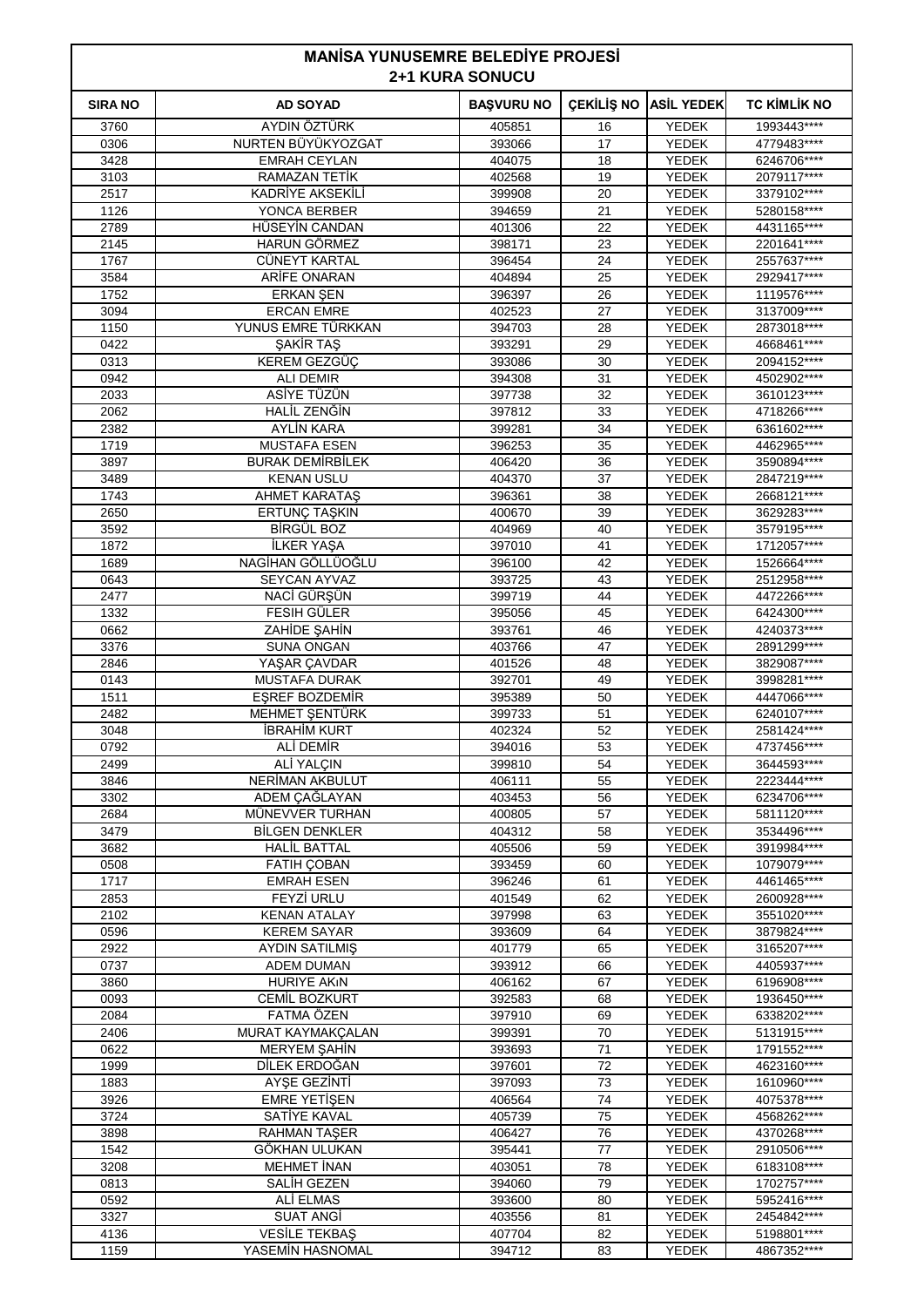|                |                                      | <b>MANISA YUNUSEMRE BELEDIYE PROJESI</b><br><b>2+1 KURA SONUCU</b> |            |                              |                            |  |  |
|----------------|--------------------------------------|--------------------------------------------------------------------|------------|------------------------------|----------------------------|--|--|
| <b>SIRA NO</b> | <b>AD SOYAD</b>                      | <b>BAŞVURU NO</b>                                                  | ÇEKİLİŞ NO | <b>ASİL YEDEK</b>            | <b>TC KIMLIK NO</b>        |  |  |
| 0162           | <b>VAHDET GÜLER</b>                  | 392754                                                             | 84         | <b>YEDEK</b>                 | 3412999 ****               |  |  |
| 3141           | SUPHAN KIRDAĞ                        | 402705                                                             | 85         | <b>YEDEK</b>                 | 2906260****                |  |  |
| 0978           | ERKAN HASSÜMER                       | 394373                                                             | 86         | YEDEK                        | 5139443****                |  |  |
| 3015           | MEDİNE ŞAHİN                         | 402195                                                             | 87         | <b>YEDEK</b>                 | 5869018****                |  |  |
| 3344           | <b>FATMA GÜNER</b><br>TUNCAY AYDOĞDU | 403639                                                             | 88         | <b>YEDEK</b>                 | 2253839 ****               |  |  |
| 3688<br>3853   | HÜSEYİN GÖNER                        | 405547<br>406134                                                   | 89<br>90   | <b>YEDEK</b><br><b>YEDEK</b> | 2549660****<br>5930817**** |  |  |
| 0927           | <b>CANAN ARSLAN</b>                  | 394278                                                             | 91         | YEDEK                        | 5743633****                |  |  |
| 0203           | HÜSNİYE YALÇIN                       | 392858                                                             | 92         | <b>YEDEK</b>                 | 2905321 ****               |  |  |
| 0576           | <b>MUSTAFA KARAMAN</b>               | 393578                                                             | 93         | <b>YEDEK</b>                 | 5883417****                |  |  |
| 1120           | <b>ERSAN ÖZER</b>                    | 394651                                                             | 94         | <b>YEDEK</b>                 | 5748123****                |  |  |
| 1844           | <b>SEVGİ YIL</b>                     | 396869                                                             | 95         | <b>YEDEK</b>                 | 3592602****                |  |  |
| 2777           | <b>KEMAL ŞAHBAZ</b>                  | 401273                                                             | 96         | YEDEK                        | 3196709****                |  |  |
| 1214           | LOKMAN ERGÖREN                       | 394818                                                             | 97         | YEDEK                        | 2340443****                |  |  |
| 3110           | <b>SERDAR DURAN</b>                  | 402597                                                             | 98         | <b>YEDEK</b>                 | 4594671****                |  |  |
| 1881<br>0747   | CEYDA DOĞAN<br>MÜJGAN ÖNAL           | 397080<br>393931                                                   | 99<br>100  | <b>YEDEK</b><br><b>YEDEK</b> | 1408917****<br>2786021**** |  |  |
| 1468           | ORHAN AÇIKDİL                        | 395298                                                             | 101        | YEDEK                        | 5598428****                |  |  |
| 3394           | LEVENT ÖZDİRİCİK                     | 403889                                                             | 102        | <b>YEDEK</b>                 | 1427367****                |  |  |
| 2322           | <b>SALIHA BEKTAS</b>                 | 398947                                                             | 103        | <b>YEDEK</b>                 | 6053513****                |  |  |
| 0350           | HÜSEYIN ASLAN                        | 393162                                                             | 104        | <b>YEDEK</b>                 | 2344040****                |  |  |
| 3390           | <b>YUSUF SUN</b>                     | 403865                                                             | 105        | <b>YEDEK</b>                 | 2421268****                |  |  |
| 0818           | NURİ AKTAŞ                           | 394076                                                             | 106        | YEDEK                        | 5516830****                |  |  |
| 2623           | ARİF BAYRAKTAR                       | 400566                                                             | 107        | YEDEK                        | 5092944****                |  |  |
| 2162           | DOĞAN DURNA                          | 398268                                                             | 108        | <b>YEDEK</b>                 | 3068253****                |  |  |
| 2195           | AYNUR DAĞHAN                         | 398469                                                             | 109        | <b>YEDEK</b><br><b>YEDEK</b> | 3468798****                |  |  |
| 1562<br>0630   | ATILA ATICI<br>OĞUZ EREN             | 395513<br>393703                                                   | 110<br>111 | YEDEK                        | 1404809****<br>2168041**** |  |  |
| 4079           | SENGÜL GÜRKAN                        | 407379                                                             | 112        | YEDEK                        | 1200536****                |  |  |
| 0547           | SAMET ERSÖZ                          | 393524                                                             | 113        | <b>YEDEK</b>                 | 4599760****                |  |  |
| 0940           | EREN ARĞAN                           | 394301                                                             | 114        | <b>YEDEK</b>                 | 3867773****                |  |  |
| 1098           | <b>MEHMET ONAY</b>                   | 394603                                                             | 115        | <b>YEDEK</b>                 | 1071879 ****               |  |  |
| 0830           | EMINE KÜNYER                         | 394094                                                             | 116        | YEDEK                        | 4313272****                |  |  |
| 2329           | KADRİYE KUZGUN                       | 398981                                                             | 117        | YEDEK                        | 5713024 ****               |  |  |
| 0265           | ÖZLEM ALKAS                          | 392983                                                             | 118        | <b>YEDEK</b>                 | 3154409****                |  |  |
| 2718<br>0314   | İBRAHİM AKINCI<br>EYÜP BİLBİL        | 400986<br>393087                                                   | 119<br>120 | YEDEK<br><b>YEDEK</b>        | 2265570****<br>2060886**** |  |  |
| 2578           | RIZA APAK                            | 400312                                                             | 121        | <b>YEDEK</b>                 | 2756226****                |  |  |
| 4099           | ABDULLAH BALABAN                     | 407472                                                             | 122        | <b>YEDEK</b>                 | 2663925****                |  |  |
| 2446           | RABİA YÜMER                          | 399567                                                             | 123        | <b>YEDEK</b>                 | 2656126****                |  |  |
| 3227           | <b>FATMA KIRICI</b>                  | 403153                                                             | 124        | YEDEK                        | 6144709****                |  |  |
| 1668           | DİLEK SÜMEN                          | 396015                                                             | 125        | <b>YEDEK</b>                 | 1079078****                |  |  |
| 3550           | <b>UFUK GENÇERLER</b>                | 404670                                                             | 126        | <b>YEDEK</b>                 | 3451099****                |  |  |
| 0684           | <b>BURCU KEKEC</b>                   | 393811                                                             | 127        | <b>YEDEK</b>                 | 2146143****                |  |  |
| 0611           | ESMA KAVAKLI                         | 393638                                                             | 128        | YEDEK                        | 4148276****                |  |  |
| 1423<br>3294   | DİLEK BELİK<br><b>MURAT SÜMEN</b>    | 395223<br>403402                                                   | 129<br>130 | <b>YEDEK</b><br><b>YEDEK</b> | 2450913****<br>4352569**** |  |  |
| 2073           | ÜMMET BİLEK                          | 397854                                                             | 131        | <b>YEDEK</b>                 | 1949350****                |  |  |
| 2271           | DİLEK TEK                            | 398781                                                             | 132        | <b>YEDEK</b>                 | 1170875****                |  |  |
| 2247           | MUSTAFA SÜTCÜ                        | 398677                                                             | 133        | <b>YEDEK</b>                 | 5865104****                |  |  |
| 0910           | GÜLSÜM PAŞA                          | 394249                                                             | 134        | YEDEK                        | 2257984****                |  |  |
| 2934           | <b>BARIŞ ÇİLİNGER</b>                | 401826                                                             | 135        | <b>YEDEK</b>                 | 5822235****                |  |  |
| 0476           | <b>VEFIK GEZER</b>                   | 393385                                                             | 136        | <b>YEDEK</b>                 | 4283271****                |  |  |
| 3027<br>1455   | ALİ AYHAN<br>GÜLÇİN YALÇIN           | 402230<br>395277                                                   | 137<br>138 | <b>YEDEK</b><br><b>YEDEK</b> | 2441513****<br>5157442**** |  |  |
| 1803           | ALİ TAŞTEPE                          | 396671                                                             | 139        | YEDEK                        | 1013377****                |  |  |
| 0815           | <b>NAZLI ERİM</b>                    | 394066                                                             | 140        | <b>YEDEK</b>                 | 1480040****                |  |  |
| 3233           | <b>MUSTAFA KOZ</b>                   | 403175                                                             | 141        | <b>YEDEK</b>                 | 3130032****                |  |  |
| 1220           | POLAT TAŞDEMIR                       | 394830                                                             | 142        | <b>YEDEK</b>                 | 2363216****                |  |  |
| 1344           | ZAFER SÖKMEN                         | 395080                                                             | 143        | <b>YEDEK</b>                 | 4981928****                |  |  |
| 0570           | RAMAZAN GÜLMEZ                       | 393567                                                             | 144        | YEDEK                        | 2155345****                |  |  |
| 3993           | <b>DAVUT YILMAZ</b>                  | 406898                                                             | 145        | <b>YEDEK</b>                 | 6211007****                |  |  |
| 2735           | AYŞE YILMAZ                          | 401072                                                             | 146        | <b>YEDEK</b>                 | 5686624 ****               |  |  |
| 1453<br>2462   | ÜMMÜ KAÇAN<br><b>HALİL ÇELEBİ</b>    | 395274<br>399645                                                   | 147<br>148 | <b>YEDEK</b><br><b>YEDEK</b> | 1805014****<br>3784686**** |  |  |
| 3712           | <b>ISMAIL CIVAN</b>                  | 405673                                                             | 149        | YEDEK                        | 6066713****                |  |  |
| 2903           | MEHMET ERDOĞAN                       | 401727                                                             | 150        | <b>YEDEK</b>                 | 1296571****                |  |  |
| 3701           | MÜMÜNE RENDA                         | 405618                                                             | 151        | <b>YEDEK</b>                 | 4642946****                |  |  |